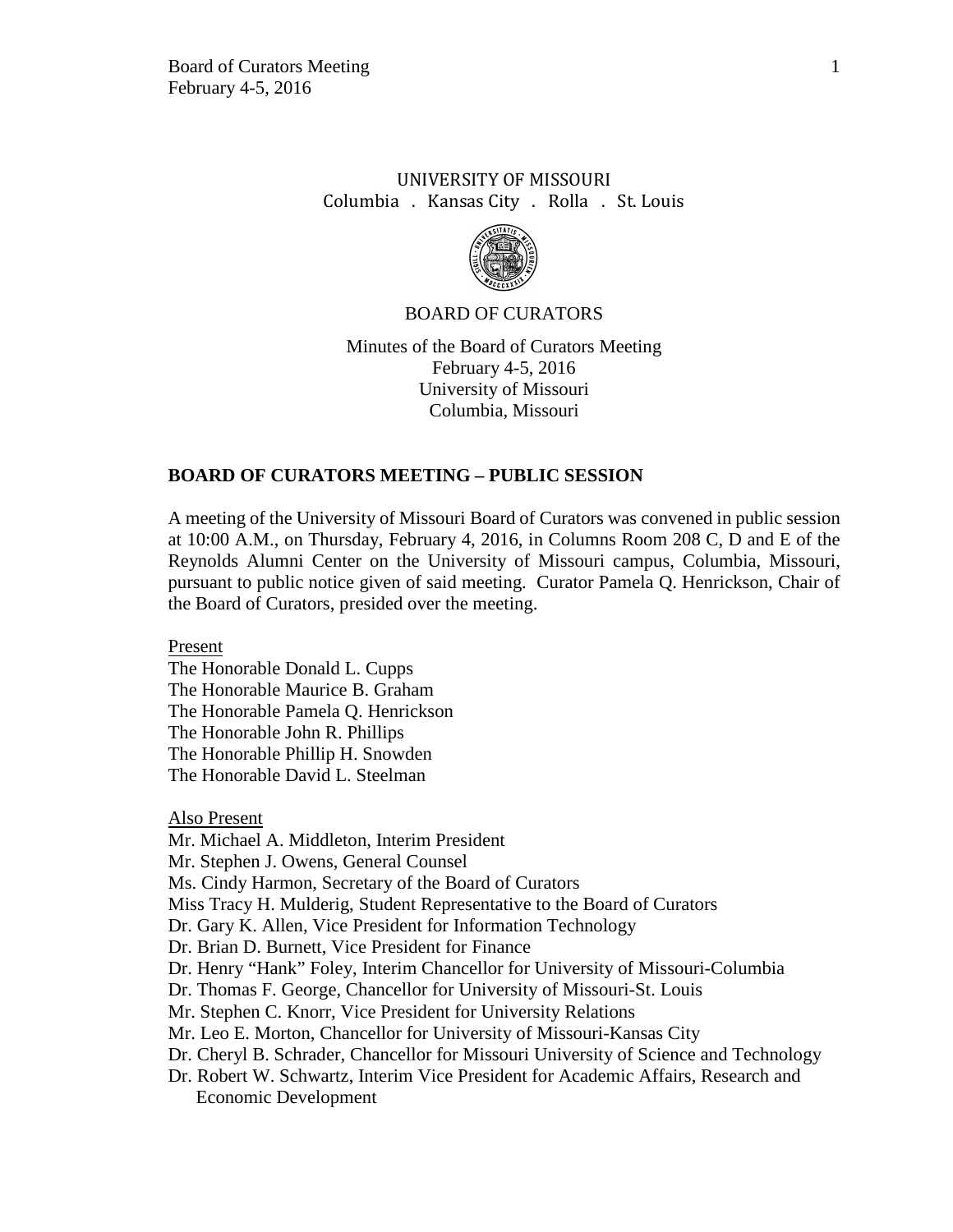Ms. Kelley Stuck, Interim Vice President for Human Resources Ms. Zora Z. Mulligan, Chief of Staff, UM System Mr. John Fougere, Chief Communications Officer, UM System Media representatives

### **General Business**

Review of Consent Agenda – No discussion.

Approval of Board of Curators Executive Committee and Standing Committee Appointments, 2016

It was recommended by Chair Henrickson, moved by Curator Graham and

seconded by Curator Phillips, that the following Board of Curators Executive Committee

and Standing Committees appointments be approved for 2016:

#### **Executive Committee**

Pamela Q. Henrickson, Chair Maurice B. Graham Phillip H. Snowden

### **Academic, Student and External Affairs Committee**

Phillip H. Snowden, Chair Donald L. Cupps John R. Phillips David L. Steelman Tracy Mulderig, Student Representative

#### **Audit Committee**

Maurice B. Graham, Chair Donald L. Cupps John R. Phillips David L. Steelman

### **Compensation and Human Resources Committee**

John R. Phillips, Chair Maurice B. Graham David L. Steelman

#### **Finance Committee**

David L. Steelman, Chair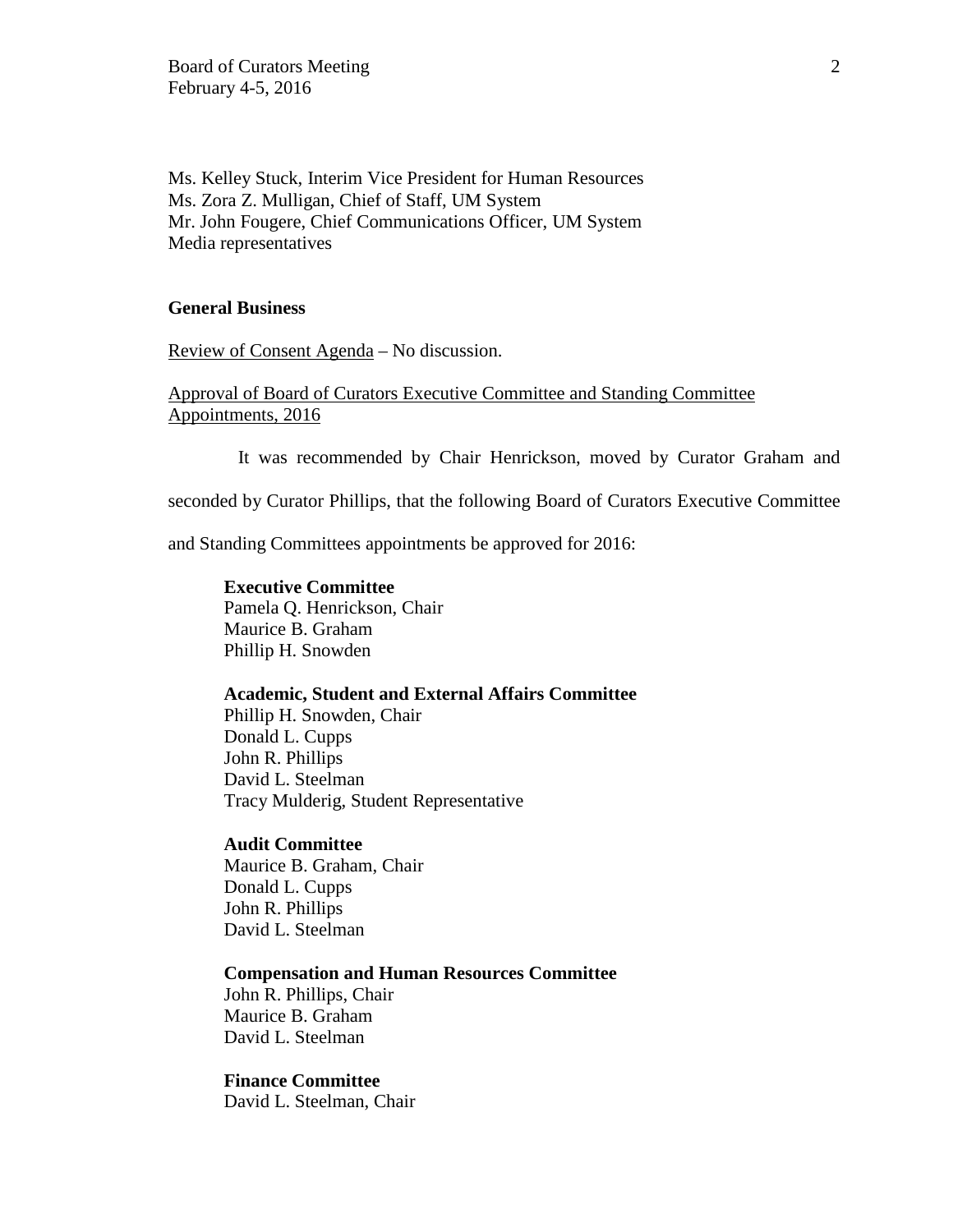Board of Curators Meeting 3 February 4-5, 2016

Donald L. Cupps Maurice B. Graham Phillip H. Snowden Tracy Mulderig, Student Representative

#### **Governance, Resources and Planning Committee**

Donald L. Cupps, Chair Phillip H. Snowden David L. Steelman Pamela Q. Henrickson, ex officio Michael A. Middleton, ex officio

Roll call vote:

Curator Cupps voted yes. Curator Graham voted yes. Curator Henrickson voted yes. Curator Phillips voted yes. Curator Snowden voted yes. Curator Steelman voted yes.

The motion carried.

#### Resolution for Executive Session of the Board of Curators Meeting

It was moved by Curator Phillips and seconded by Curator Snowden, that there shall be an executive session with a closed record and closed vote of the Board of Curators meeting February 4-5, 2016 for consideration of:

- **Section 610.021(1), RSMo**, relating to matters identified in that provision, which include legal actions, causes of action or litigation, and confidential or privileged communications with counsel; and
- **Section 610.021(2), RSMo,** relating to matters identified in that provision, which include leasing, purchase, or sale of real estate; and
- **Section 610.021(3), RSMo**, relating to matters identified in that provision, which include hiring, firing, disciplining, or promoting of particular employees; and
- **Section 610.021(12), RSMo,** relating to matters identified in that provision, which include sealed bids and related documents and sealed proposals and related documents or documents related to a negotiated contract; and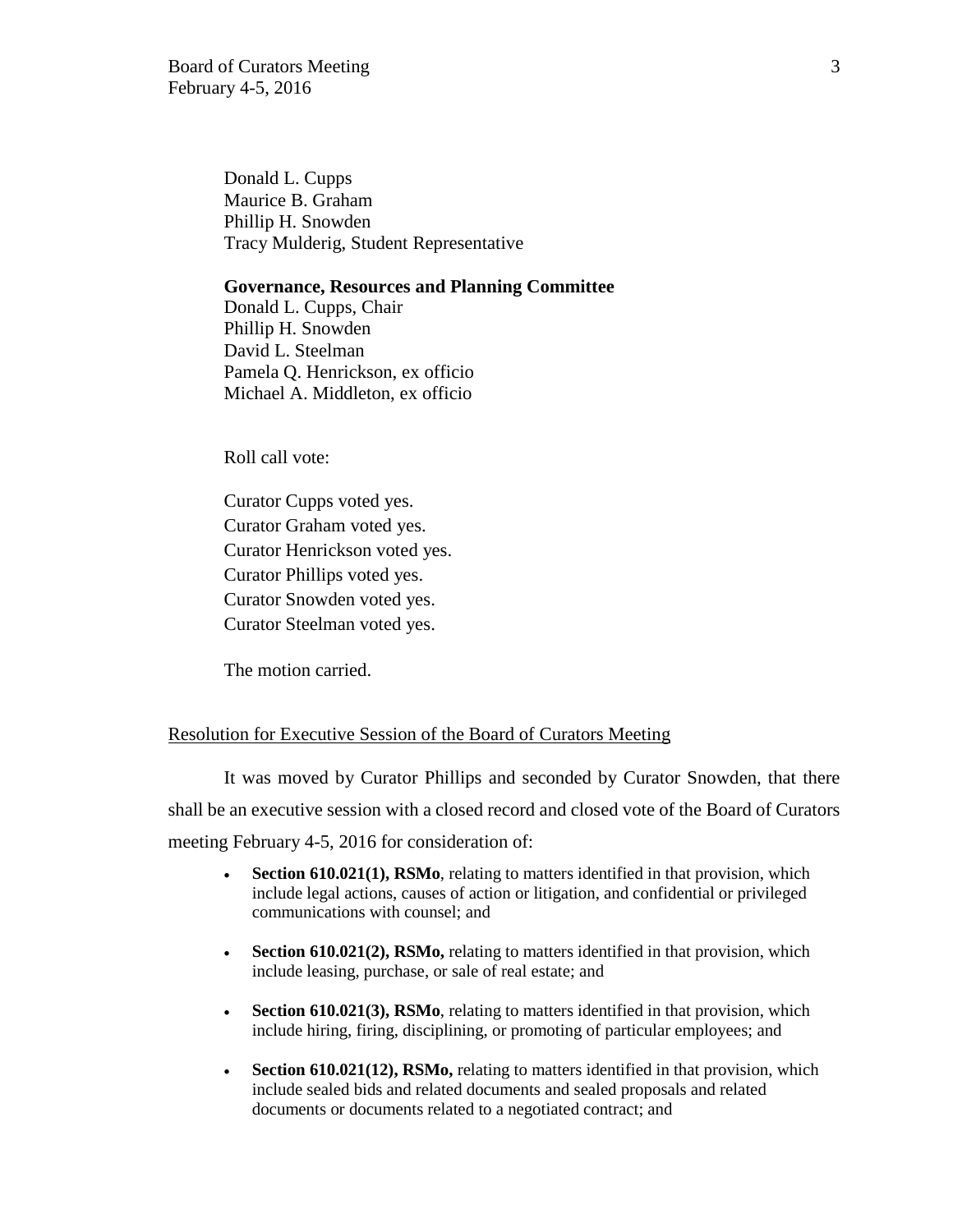- **Section 610.021 (13), RSMo**, relating to matters identified in that provision, which include individually identifiable personnel records, performance ratings, or records pertaining to employees or applicants for employment; and
- **Section 610.021(14), RSMo**, relating to matters identified in that provision, which include records which are protected from disclosure by law; and
- **Section 610.021 (17), RSMo**, relating to matters identified in that provision, which include confidential or privileged communications between a public governmental body and its auditor.

Roll call vote of the Board:

Curator Cupps voted yes. Curator Graham voted yes. Curator Henrickson voted yes. Curator Phillips voted yes. Curator Snowden voted yes. Curator Steelman voted yes.

The motion carried.

The public session of the Board of Curators meeting recessed at 10:06 A.M. on Thursday, February 4, 2016.

### **Board of Curators Meeting – Executive Session**

A meeting of the University of Missouri Board of Curators was convened in executive session at 10:10 A.M., on Thursday, February 4, 2016, in Donrey Media Room 211 of the Reynolds Alumni Center on the University of Missouri campus, Columbia, Missouri, pursuant to public notice given of said meeting. Curator Pamela Q. Henrickson, Chair of the Board of Curators, presided over the meeting.

Present The Honorable Donald L. Cupps The Honorable Maurice B. Graham The Honorable Pamela Q. Henrickson The Honorable John R. Phillips The Honorable Phillip H. Snowden The Honorable David L. Steelman

Also Present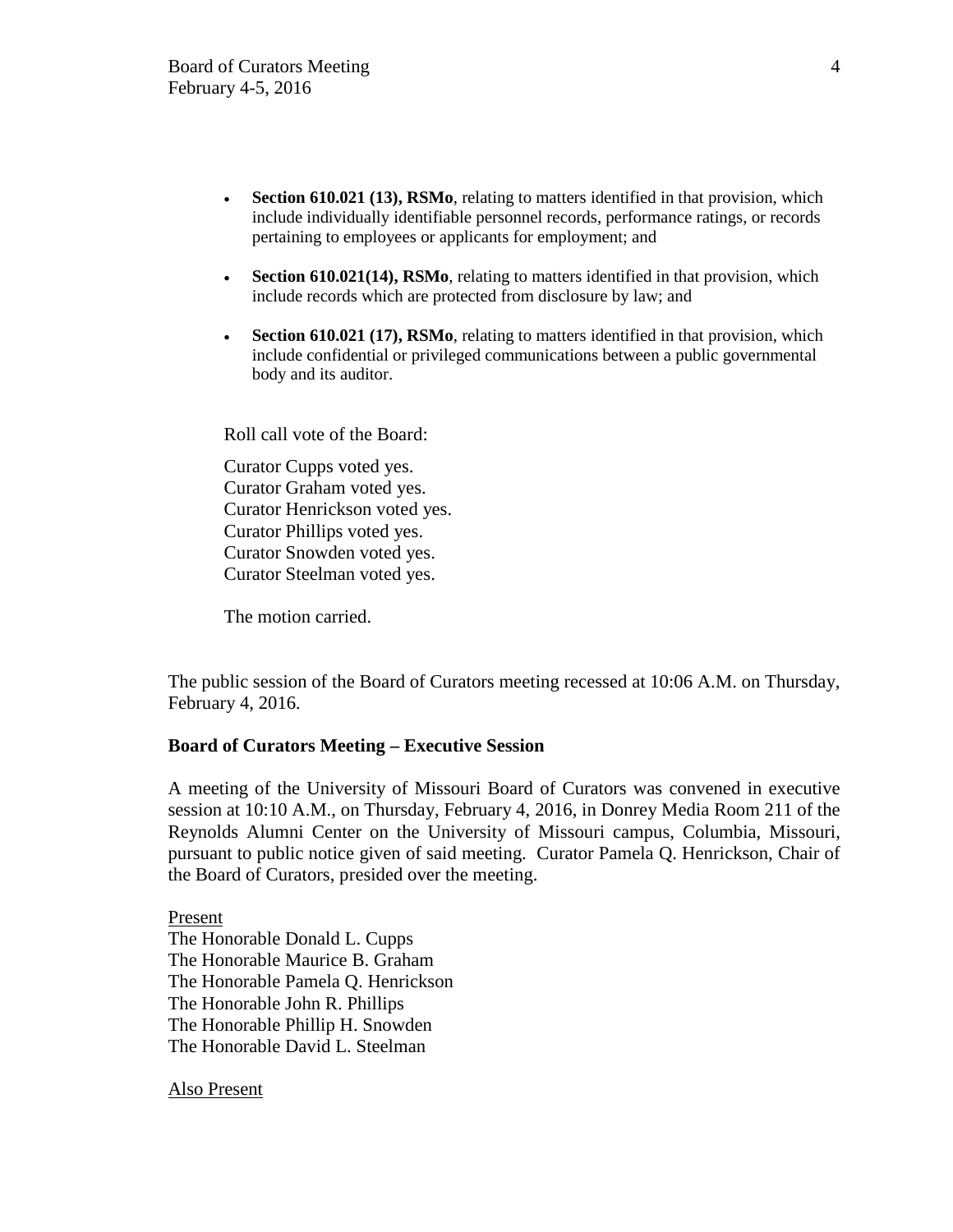Mr. Michael A. Middleton, Interim President Mr. Stephen J. Owens, General Counsel Ms. Cindy S. Harmon, Secretary of the Board of Curators Miss Tracy Mulderig, Student Representative to the Board of Curators Dr. Henry "Hank" Foley, Interim Chancellor for University of Missouri - Columbia Ms. Kelley Stuck, Vice President for Human Resources Ms. Marsha Fischer, Attorney, UM System

#### **General Business**

Legal Advice - General Counsel Owens

No action taken by the Board.

An executive session of the Compensation and Human Resources Committee was convened at 11:10 A.M.

Performance Goals, UM System Interim President Michael A. Middleton – presented by Committee Chair Phillips

It was recommended by the Compensation and Human Resources Committee,

moved by Curator Phillips and seconded by Curator Steelman, that the performance goals

for Interim President Michael A. Middleton for the period of November 12, 2015 to

November 11, 2016 be approved as below and presented to the Board at the February 4-5,

2016 meeting.

**1. Repair relationships and rebuild trust with key stakeholders.**

*Metric/Deliverable Continually update outreach plan and report regularly to the board on progress.*

**2. Work with the Board of Curators, system staff, and campus leaders to ensure continuity, progress, and excellence during the interim presidency.**

*Metric/Deliverable Continue to make and report on progress on the strategic plan. Make reasonable progress toward implementation of any board-approved changes to benefits plans. Retain and support key staff. Successfully implement changes in the organizational* 

*structure of the University of Missouri Health Care system*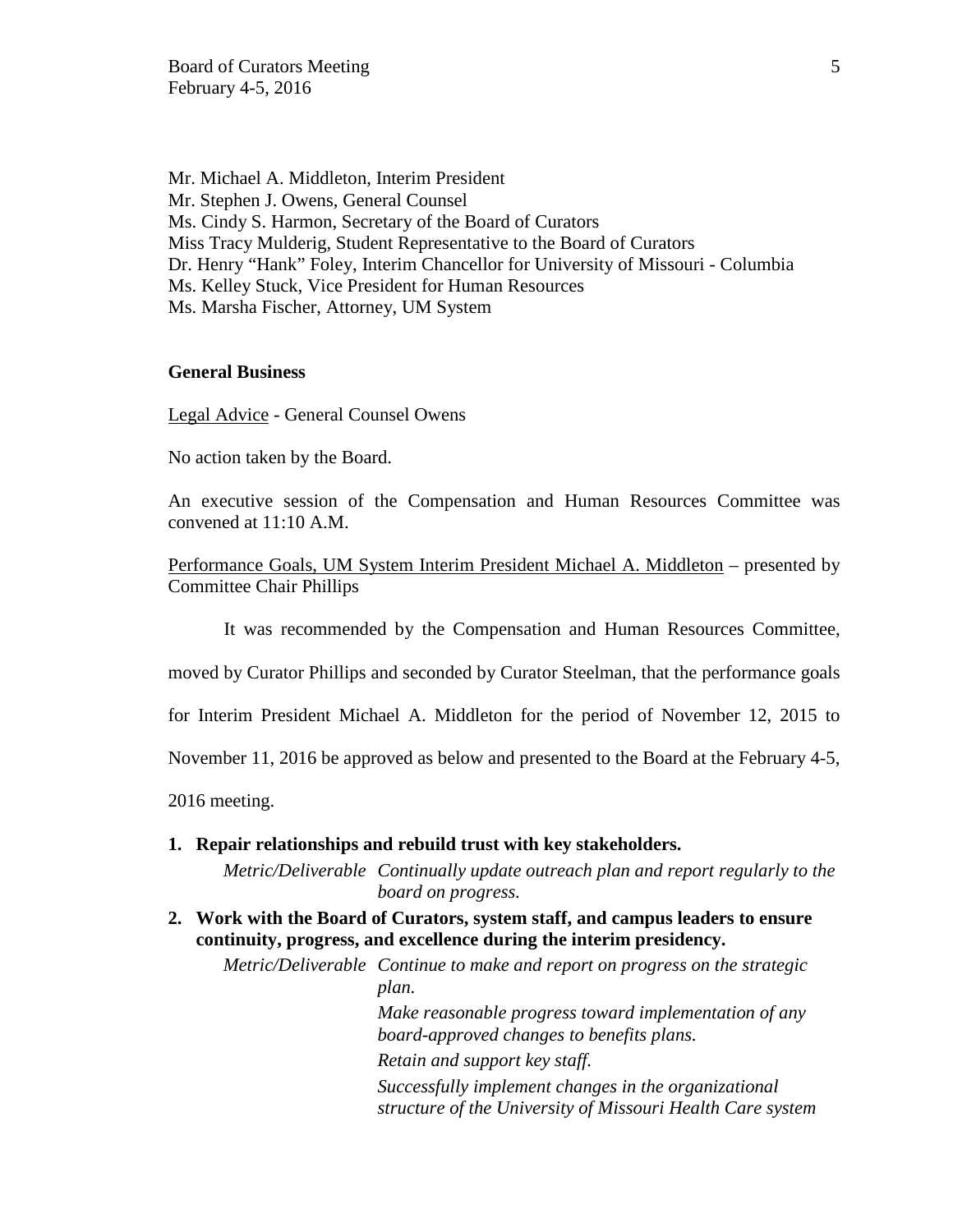*and the MU schools of medicine, nursing, and health professions; support the leadership of those units; and maintain excellence in the areas of medical education and research.*

*Support the chancellor's work to maintain MU's membership in the AAU.*

**3. Launch campus and system efforts to make the University of Missouri System a national leader on diversity and inclusion.**

*Metric/Deliverable Continue to make and report on progress on the plan announced by the board on November 9, 2015.*

Roll call vote of the Board:

Curator Cupps voted yes. Curator Graham voted yes. Curator Henrickson voted yes. Curator Phillips voted yes. Curator Snowden voted yes. Curator Steelman voted yes.

The motion carried.

The executive session of the Board of Curators meeting recessed at 1:15 PM.

### **PUBLIC SESSION**

A meeting of the University of Missouri Board of Curators was reconvened in public session at 1:24 P.M., on Thursday, February 4, 2016, in Columns Room 208 C, D and E of the Reynolds Alumni Center on the University of Missouri campus, Columbia, Missouri, pursuant to public notice given of said meeting. Curator Pamela Q. Henrickson, Chair of the Board of Curators, presided over the meeting.

Present The Honorable Donald L. Cupps The Honorable Maurice B. Graham The Honorable Pamela Q. Henrickson The Honorable John R. Phillips The Honorable Phillip H. Snowden The Honorable David L. Steelman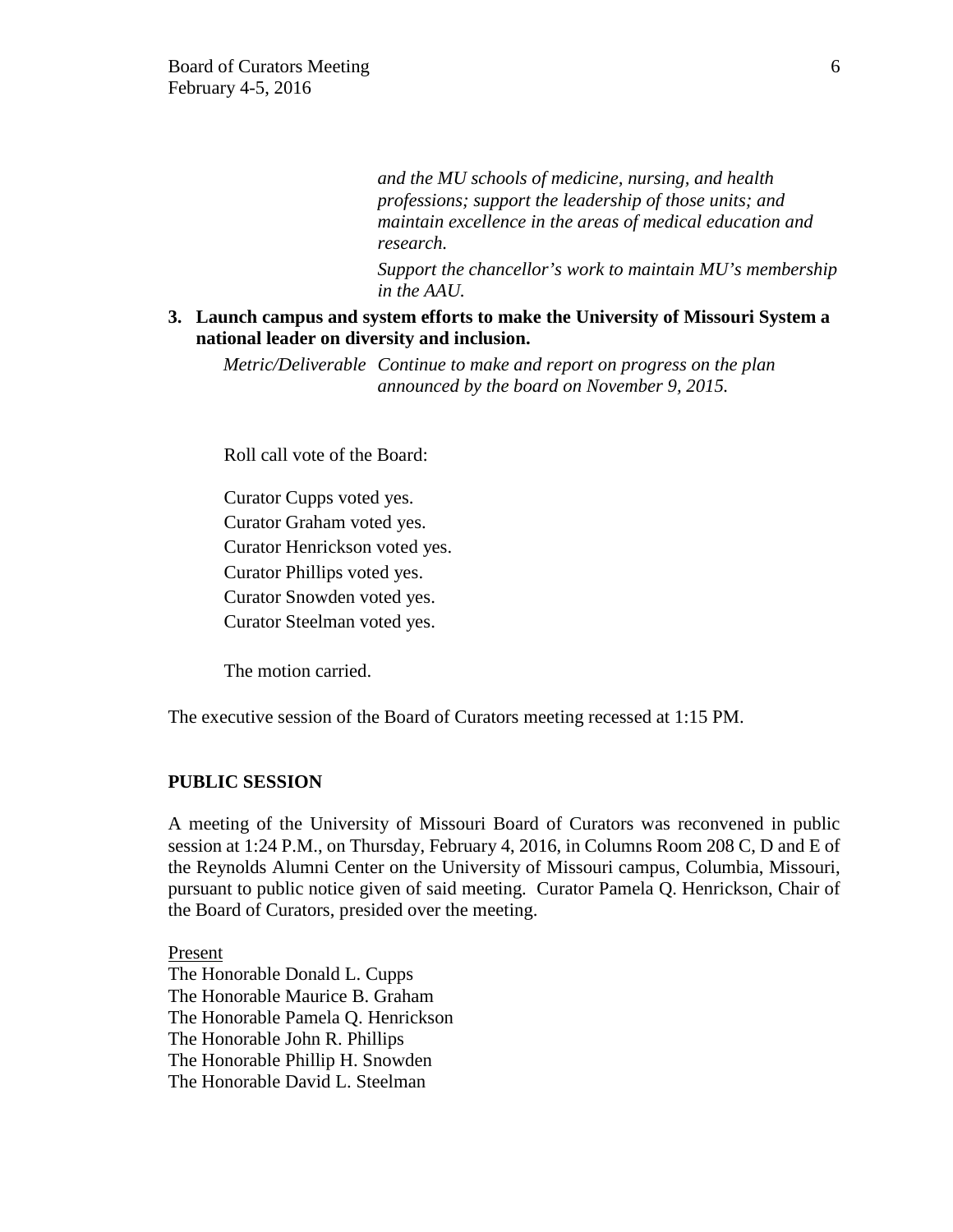Also Present Mr. Michael A. Middleton, Interim President Mr. Stephen J. Owens, General Counsel Ms. Cindy Harmon, Secretary of the Board of Curators Miss Tracy H. Mulderig, Student Representative to the Board of Curators Dr. Gary K. Allen, Vice President for Information Technology Dr. Brian D. Burnett, Vice President for Finance Dr. Henry "Hank" Foley, Interim Chancellor for University of Missouri-Columbia Dr. Thomas F. George, Chancellor for University of Missouri-St. Louis Mr. Stephen C. Knorr, Vice President for University Relations Mr. Leo E. Morton, Chancellor for University of Missouri-Kansas City Dr. Cheryl B. Schrader, Chancellor for Missouri University of Science and Technology Dr. Robert W. Schwartz, Interim Vice President for Academic Affairs, Research and Economic Development Ms. Kelley Stuck, Interim Vice President for Human Resources Ms. Zora Z. Mulligan, Chief of Staff, UM System Mr. John Fougere, Chief Communications Officer, UM System Media representatives

Board of Curators standing committee meetings were convened at 1:26 P.M. and concluded at 3:55 P.M. on Thursday, February 4, 2016. Committee actions were presented to the full Board for action following each Committee vote.

### **Finance Committee**

Chairman Steelman provided time for discussion of committee business.

Information

- 1. Overview of Recent Credit Review of UM System (slides on file)
- 2. Stewart Hall Renovation, MU (slides and information on file)

Fiscal Year 2017 Student Housing and Dining Rates, UM – presented by Vice President Burnett (slides and information on file)

It was recommended by the respective Chancellors, endorsed by Interim President

Middleton, recommended by the Finance Committee, moved by Curator Steelman and

seconded by Curator Graham, that the attached schedule of rates (and as on file with the

minutes of this meeting) for the Residence Halls and Family Student Housing at MU,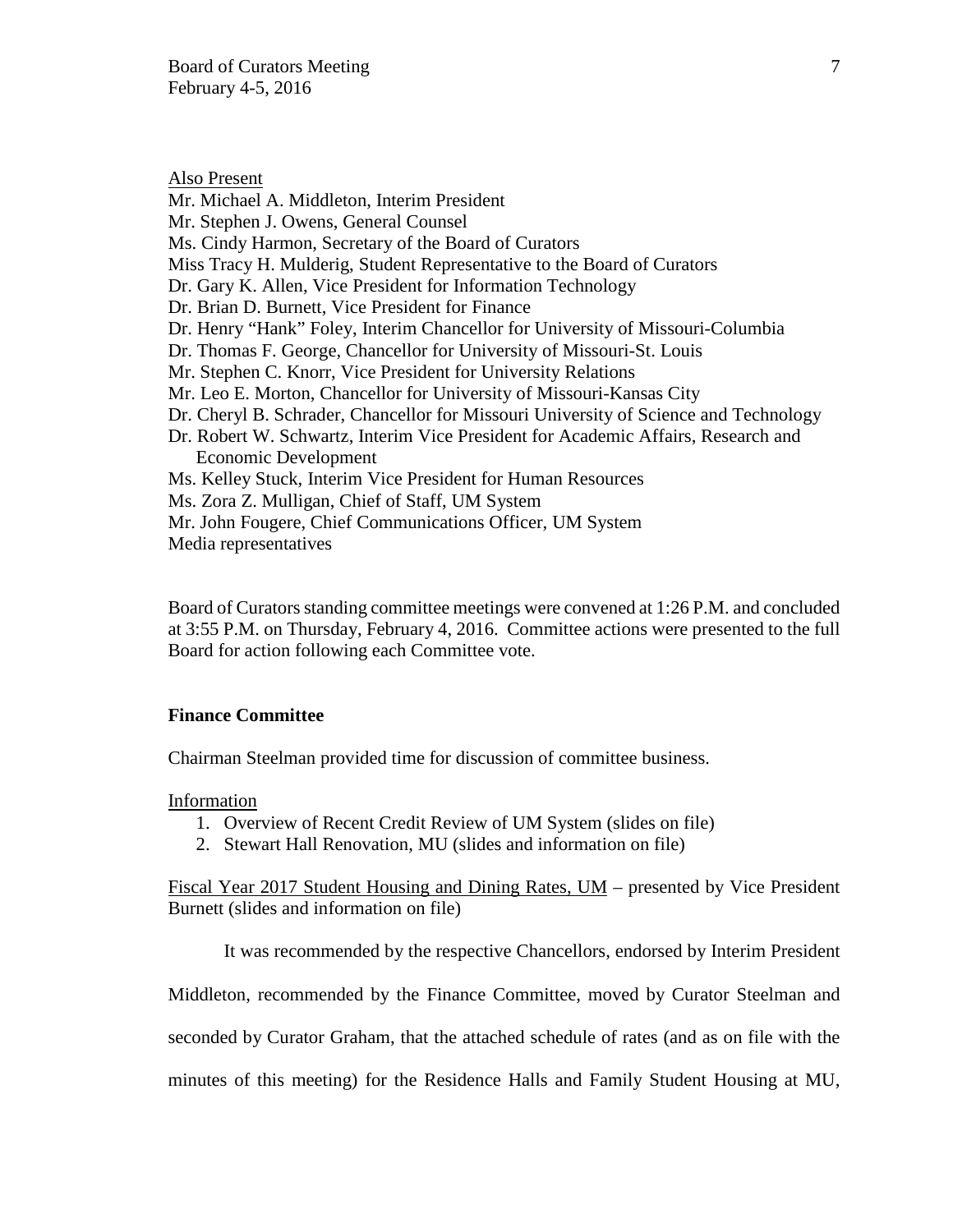UMKC, Missouri S&T, and UMSL be approved effective beginning with the 2016

Summer Session.

Roll call vote of Board: Curator Cupps voted yes. Curator Graham voted yes. Curator Henrickson voted yes. Curator Phillips voted yes. Curator Snowden voted yes. Curator Steelman voted yes.

The motion carried.

Project Approval: Applied Learning Center – Trulaske College of Business, MU – presented by Vice President Burnett (information on file)

It was recommended by Interim Chancellor Foley, endorsed by Interim President Middleton, recommended by the Finance Committee, moved by Curator Steelman and seconded by Curator Graham, that the following action be approved:

> the project approval for Applied Learning Center – Trulaske College of Business at the University of Missouri – Columbia.

| Funding of the project budget is from: |              |
|----------------------------------------|--------------|
| <b>State Appropriation</b>             | \$10,000,000 |
| Private Gifts                          | \$10,000,000 |
| <b>Total Funding</b>                   | \$20,000,000 |

Roll call vote Full Board:

Curator Cupps voted yes. Curator Graham voted yes. Curator Henrickson voted yes. Curator Phillips voted yes. Curator Snowden voted yes. Curator Steelman voted yes.

The motion carried.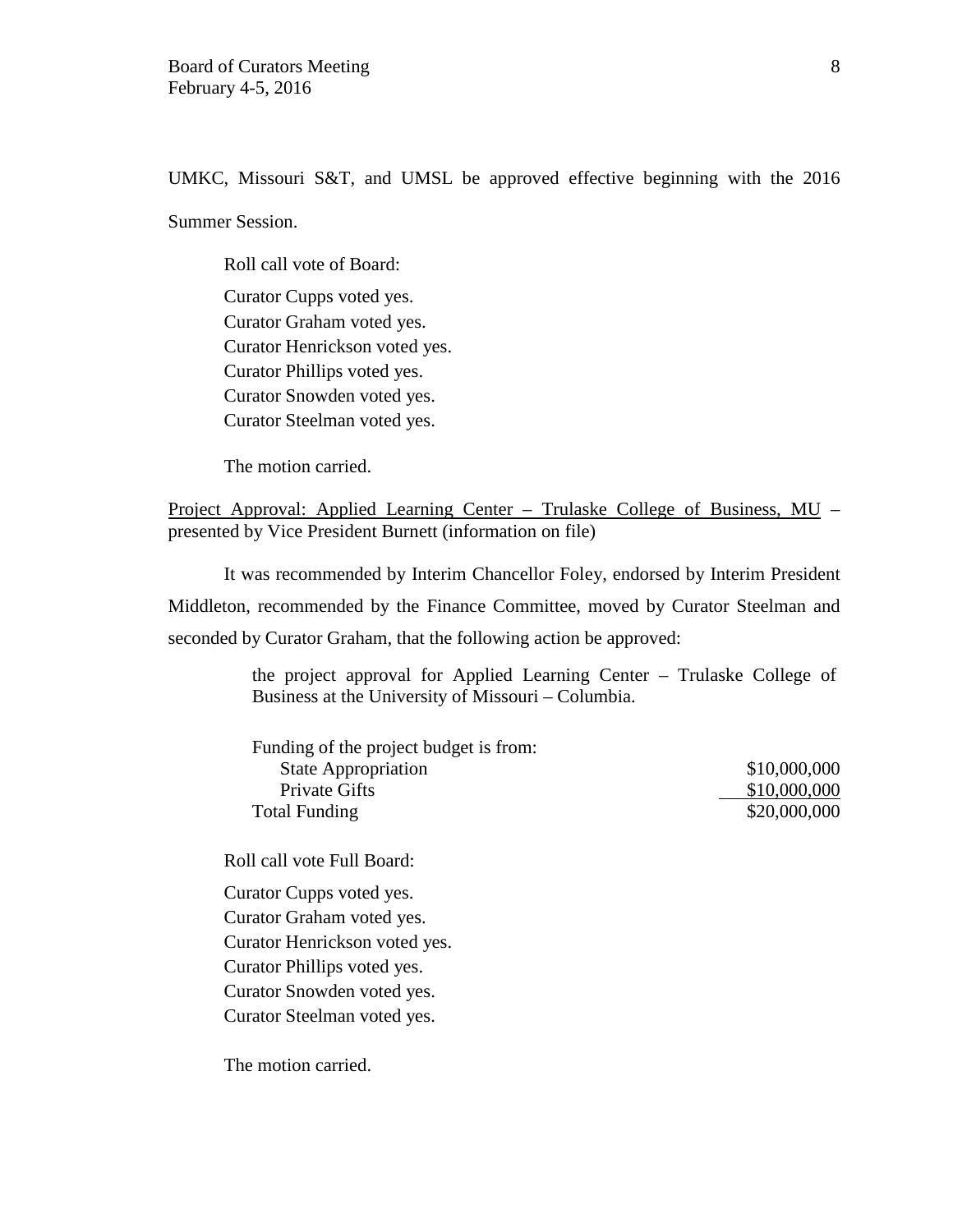A/E Approval: McKee Hall – Building Replacement – New Undergraduate STEM Learning Center, MU – presented by Vice President Burnett (information on file)

It was recommended by Interim Chancellor Foley, endorsed by Interim President Middleton, recommended by the Finance Committee, moved by Curator Steelman and seconded by Curator Graham, that the following action be approved:

> hire Cannon Design, Inc., - St. Louis, Missouri, for the McKee Hall – Building Replacement – New Undergraduate STEM Learning Center for University of Missouri – Columbia. Funding of the A/E fee is from: Campus Reserves  $$1,169,800$

Roll call vote Full Board:

Curator Cupps voted yes. Curator Graham voted yes. Curator Henrickson voted yes. Curator Phillips voted yes. Curator Snowden voted yes. Curator Steelman voted yes.

The motion carried.

Approval of Amendment to Collected Rules and Regulations 140.013 and 140.015 Investment Pool Policies, UM – presented by Vice President Burnett (information on file)

It was recommended by Vice President Burnett, endorsed by Interim President Middleton, recommended by the Finance Committee, moved by Curator Steelman and seconded by Curator Graham, that the:

Existing investment policies of Collected Rules and Regulations, Sections 140.013 and 140.015, be amended as outlined in the attached documents (and as on file with the minutes of this meeting):

Roll call vote of Board of Curators:

Curator Cupps voted yes. Curator Graham voted yes. Curator Henrickson voted yes. Curator Phillips voted yes.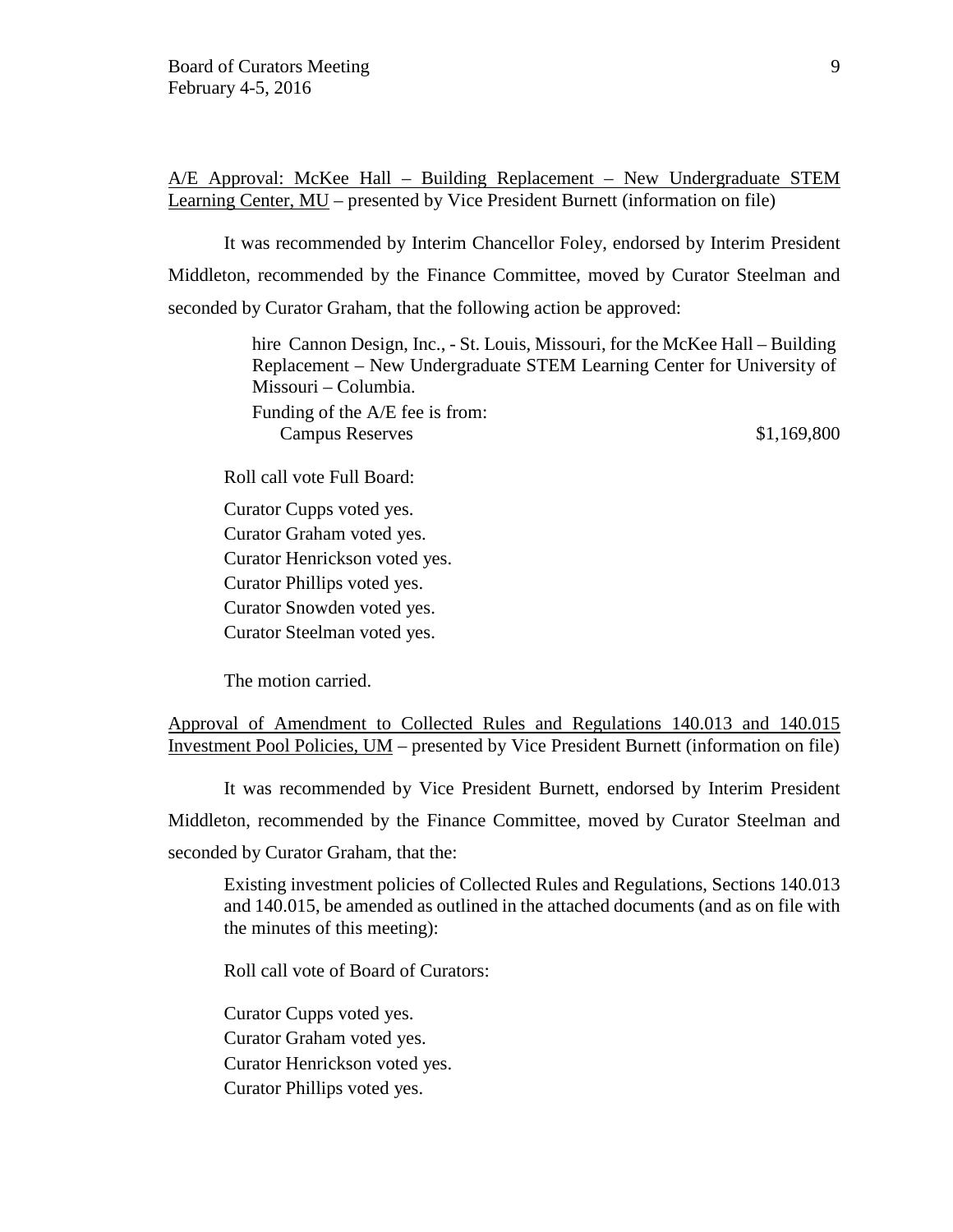Curator Snowden voted yes. Curator Steelman voted yes.

The motion carried.

# **Collected Rules and Regulations Chapter 140: Investments 140.013 Investment Policy for Endowment Pool**

Bd. Min 7-22-11. Revised in entirety, Bd. Min. 6-26-12. (Note: Board approval on 6-26- 12 replaced previous rules 140.010, 140.011, 140.012 and 140.013 with new language and reissued new rules 140.010 through and including 140.016.) Revised Bd. Min 6-14-13; Revised 9-12-13; Revised 6-25-15; Revised 2-4-16.

- A. **Introduction** -- The University's Endowment Pool contains gifts, bequests and other funds directed to be used to support a University program in perpetuity. Some donors require such a commitment as a condition of their gift ("true endowments"). Also, funds may be assigned to function as endowments by the Board of Curators or by University administration ("quasi endowments").
- B. **Responsibilities and Authorities –** See CRR 140.010 "*Policy for Management and Oversight of Selected University Investment Pools*."
- C**. Investment Objectives --** The Endowment Pool must be managed to provide ongoing support of endowed programs in perpetuity, in conformance with donor stipulations. To accomplish this, investment returns, net of inflation, should be sufficient over time to cover annual spending distributions while maintaining or growing the underlying purchasing power of each endowed gift.
- D. **Authorized Investments –** The Endowment Pool shall be invested in externally managed funds, consistent with the guidelines established in CRR 140.011, "*Policy for Investment Manager Selection, Monitoring and Retention*," in the following asset sectors:

| <b>Sector</b>         | <b>Target</b> | <b>Asset Allowable Range</b> |
|-----------------------|---------------|------------------------------|
| Global equity         | 43%           | 33% - 53%                    |
| Private equity        | 10%           | $6\% - 12\%$                 |
| Global fixed income   | 4%            | $2\% - 8\%$                  |
| Emerging markets debt | 5%            | $3\% - 8\%$                  |
| Opportunistic debt    | 7%            | $4\% - 10\%$                 |
| Hedge funds           | 6%            | $4\% - 9\%$                  |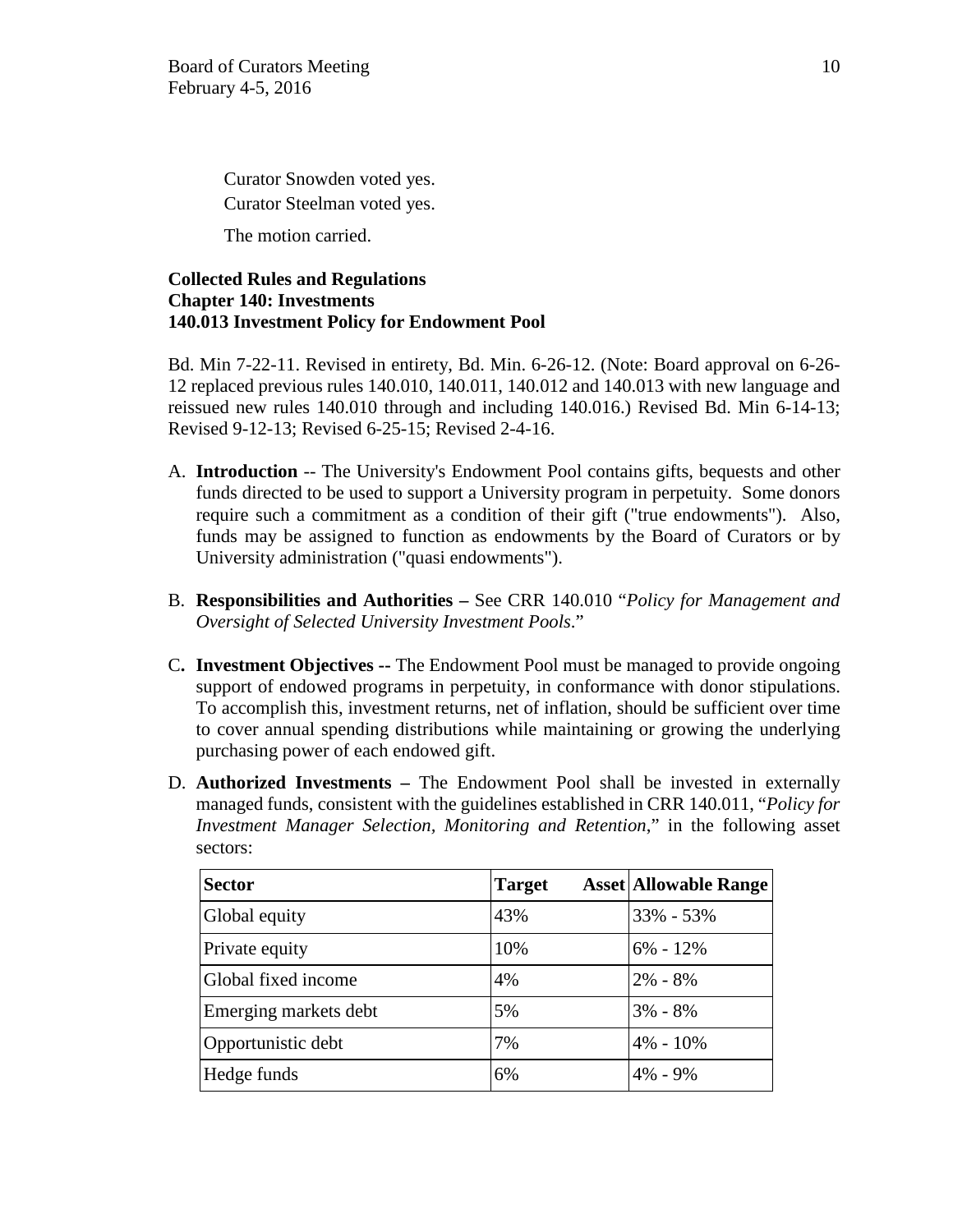| Risk parity                | 10%  | $17\% - 14\%$ |
|----------------------------|------|---------------|
| Real estate/infrastructure | 10%  | $6\% - 12\%$  |
| Inflation-linked bonds     | 3%   | $1\% - 6\%$   |
| Commodities                | 2%   | $0\% - 5\%$   |
| <b>Total</b>               | 100% |               |

# **Portfolio Rebalancing**

Sector allocations shall be monitored on an ongoing basis as changes in market behavior may result in variations from the target asset mix. Rebalancing of the portfolio shall be considered at least quarterly, and more often if necessary to maintain allocations within the allowable range. The need to rebalance shall take into account any logistical issues associated with fully funding a particular asset sector, as well as any tactical decisions to overweight or underweight a particular asset sector based on current market conditions. The University may utilize external managers to synthetically rebalance portfolio exposures consistent with targets and allowable ranges established by this policy. Synthetic market exposures can be obtained through the use of conventional derivative instruments commonly accepted by other institutional investors, such as futures contracts and swap agreements.

Actual sector allocations shall not fall outside of the allowable ranges, with the exception of violations caused solely by periods of extreme market distress, when it may not be possible or advisable to immediately bring such allocations back to within the allowable ranges.

# **Currency Risk Management**

In the context of a global investment portfolio, currency risk exists to the extent that investments contain exposures to foreign currencies. The desirability of this currency exposure is not necessarily aligned dollar for dollar with the desired exposure to assets denominated in foreign currencies. As such, external managers in any asset sector may implement currency strategies to alter the currency exposure of the portfolio when deemed prudent to do so in the context of the particular investment mandate. In addition, the University may utilize external managers to implement currency strategies to alter exposures in an active or passive manner as part of a portfolio or asset class overlay when deemed prudent to do so.

# **Global Equity Portable Alpha Program**

Within the global equity sector, market exposures may be obtained through the use of passive investment vehicles, traditional long-only active management, active long/short strategies and conventional derivative instruments commonly accepted by other institutional investors, such as futures contracts and swap agreements. Equity market exposure obtained through active long/short strategies and derivative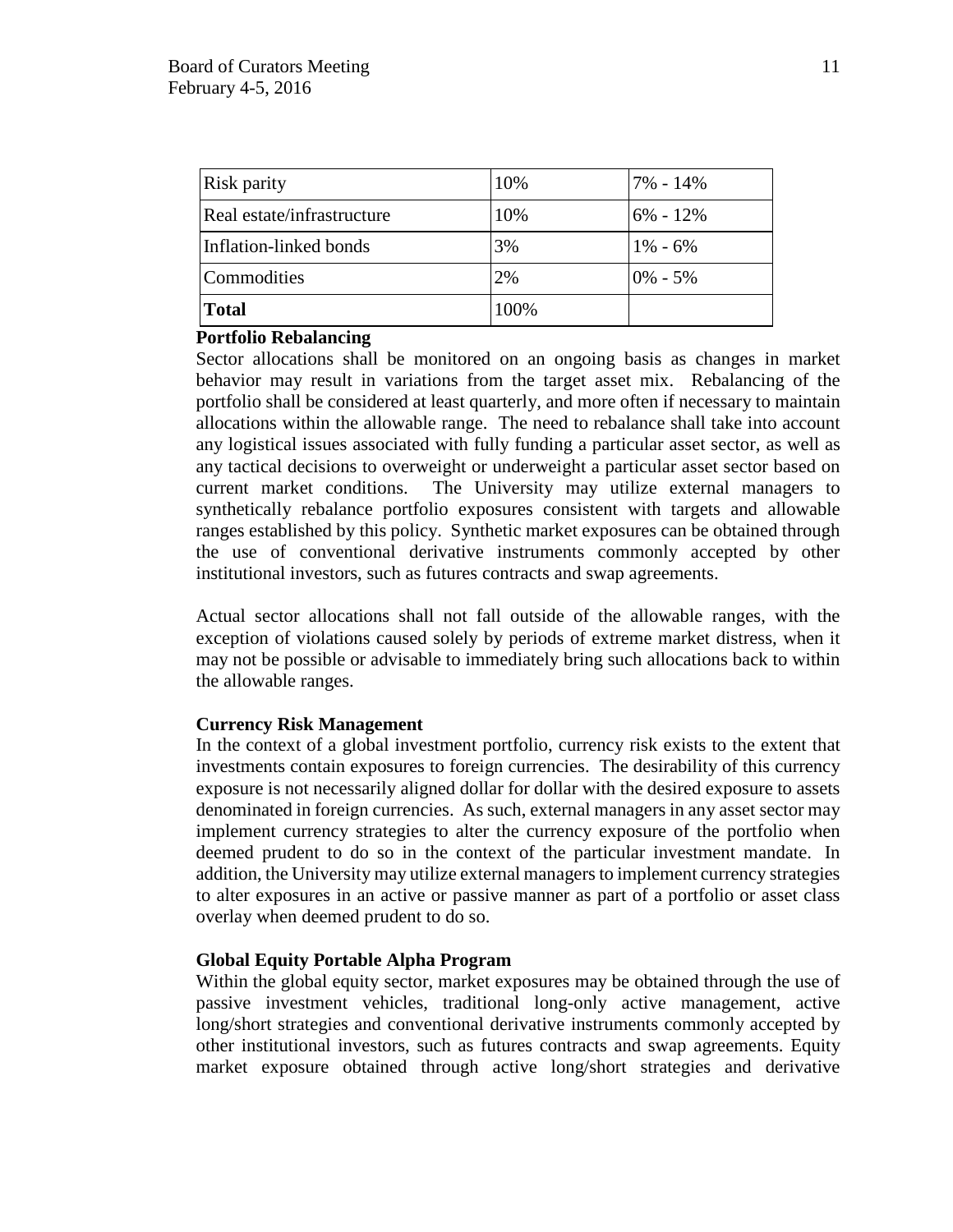instruments shall not exceed 15% and 35% of the total global equity allocation, respectively.

To the extent that equity market exposure is obtained using derivative instruments, a portion of the underlying cash and cash equivalent balances may be managed in an active fashion by external managers as an additional tool to add excess returns above the global equity benchmark. To maximize the probability of consistently positive returns within the portable alpha portfolio, appropriate alpha strategies should exhibit low correlations to one another, and manage effective equity market beta to target levels. The allowable range of the portable alpha portfolio shall be 0-10% of the total Endowment Pool.

The Global Equity Portable Alpha Program shall be managed in accordance with prudent risk management practices established by the Treasurer, Vice President for Finance, and Investment Consultant. Such risk management practices shall include a requirement to maintain appropriate levels of margin collateral. Derivative instruments and associated cash and cash equivalent balances shall be managed by an external investment firm with appropriate expertise, experience and depth of resources.

- E. **Spending Policy –** To provide ongoing support to endowed programs in perpetuity, the spending policy must be managed in conjunction with investment objectives and other factors in compliance with applicable law, such that the spending rate plus an inflationary assumption shall not exceed expected investment returns over time. At minimum, the spending policy should be reviewed in conjunction with asset/liability studies performed by the Investment Consultant not less than once every three years.
	- 1. The formula used to determine the Endowment Pool spending distribution for each fiscal year shall apply a rate of 4.5% to a base equal to the 28-quarter trailing average of market values as of December  $31<sup>st</sup>$  of the prior fiscal year. Endowment spending distributions shall be paid on a monthly basis.

The transition of the rate from 5.0% to 4.5% shall be accomplished in a methodical manner over a period not to exceed the seven years ended June 30, 2019. In no case shall the transition from 5.0% to 4.5% cause the actual spending distribution to decrease from one year to the next during the transition phase.

2. In addition to the spending distribution noted above, the President shall have the discretion to distribute from the Endowment Pool an administrative fee each fiscal year to be used for support of internal endowment administration and development functions. Such administrative fee shall be calculated by applying a rate of up to 1% to a base equal to the 28-quarter trailing average of market values as of December  $31<sup>st</sup>$  of the prior fiscal year. The administrative fee shall be paid on a monthly basis.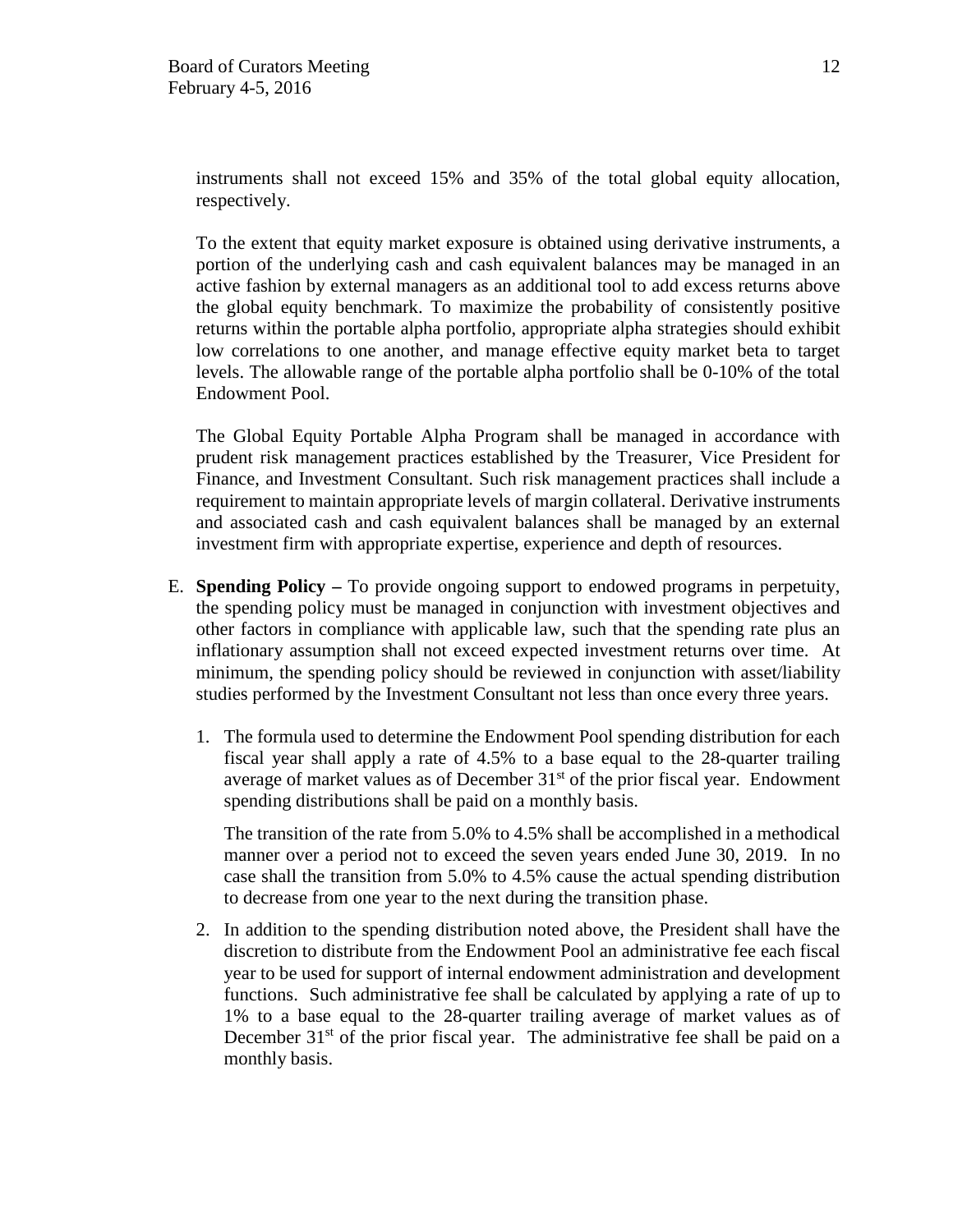- 3. The spending policy, spending distribution formula and administrative fee may be adjusted over time by the Board to respond to general economic conditions and other factors as appropriate and in compliance with applicable law.
- 4. Implementation of the spending policy is delegated to the Vice President for Finance and Administration or her/his designees.

### **Collected Rules and Regulations Chapter 140: Investments 140.015 Investment Policy for Retirement, Disability and Death Plan**

Bd. Min. 6-26-12, Revised Bd. Min. 6-14-13, Revised Bd. Min 9-12-13, Revised Bd. Min. 6-25-15; Revised Bd. Min 2-4-16.

- A. **Introduction –** The University's Retirement, Disability and Death Benefit Plan ("Plan") was established to provide retirement income and other stipulated benefits to qualified employees in amounts and under the conditions described in the plan. A Trust was established in 1958 and is being funded to provide the financial security of those benefits.
- B. **Responsibilities and Authorities –** See CRR 140.010, "*Policy for Management and Oversight of Selected University Investment Pools*."
- C. **Investment objectives –** The primary objective to be achieved in the active management of Trust assets is to provide for the full and timely payment of retirement, disability and death benefits to qualified employees. In order to fulfill this objective the University must maintain a prudent actuarially sound funding of the Plan's liabilities. This funding requirement is derived from two principal sources; the total investment return on Trust assets and the amount of University contributions. In order to minimize the University's required contributions it is imperative that total investment returns be maximized.
- D. **Authorized Investments –** The Plan shall be invested in externally managed funds, consistent with the guidelines established in CRR 140.011, "*Policy for Investment Manager Selection, Monitoring and Retention*," in the following asset sectors:

| <b>Sectors</b>      | Target Asset Mix Allowable Range |               |
|---------------------|----------------------------------|---------------|
| Global equity       | 37%                              | $27\% - 47\%$ |
| Private equity      | 10%                              | $6\% - 12\%$  |
| Global fixed income | 4%                               | $2\% - 8\%$   |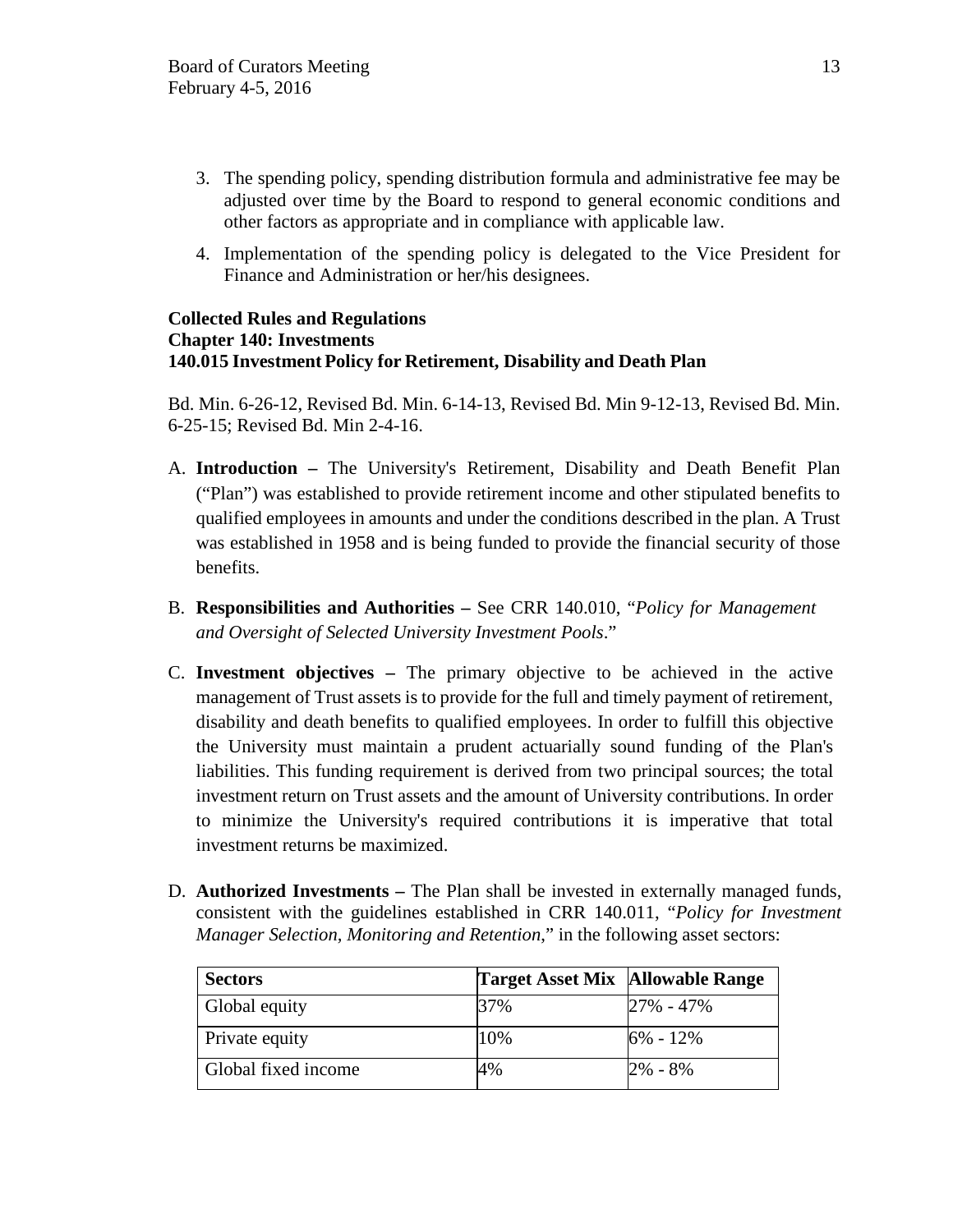| Emerging markets debt      | 6%   | 4% - 9%      |
|----------------------------|------|--------------|
| Opportunistic debt         | 12%  | $9\% - 15\%$ |
| Hedge funds                | 6%   | 4% - 9%      |
| Risk parity                | 10%  | 7% - 14%     |
| Real estate/infrastructure | 8%   | 4% - 10%     |
| Inflation-linked bonds     | 4%   | $2\% - 7\%$  |
| Commodities                | 3%   | 0% - 6%      |
| <b>Total</b>               | 100% |              |

# **Portfolio Rebalancing**

Sector allocations shall be monitored on an ongoing basis as changes in market behavior may result in variations from the target asset mix. Rebalancing of the portfolio shall be considered at least quarterly, and more often if necessary to maintain allocations within the allowable range. The need to rebalance shall take into account any logistical issues associated with fully funding a particular asset sector, as well as any tactical decisions to overweight or underweight a particular asset sector based on current market conditions. The University may utilize external managers to synthetically rebalance portfolio exposures consistent with targets and allowable ranges established by this policy. Synthetic market exposures can be obtained through the use of conventional derivative instruments commonly accepted by other institutional investors, such as futures contracts and swap agreements.

Actual sector allocations shall not fall outside of the allowable ranges, with the exception of violations caused solely by periods of extreme market distress, when it may not be possible or advisable to immediately bring such allocations back to within the allowable ranges.

### **Currency Risk Management**

In the context of a global investment portfolio, currency risk exists to the extent that investments contain exposures to foreign currencies. The desirability of this currency exposure is not necessarily aligned dollar for dollar with the desired exposure to assets denominated in foreign currencies. As such, external managers in any asset sector may implement currency strategies to alter the currency exposure of the portfolio when deemed prudent to do so in the context of the particular investment mandate. In addition, the University may utilize external managers to implement currency strategies to alter exposures in an active or passive manner as part of a portfolio or asset class overlay when deemed prudent to do so.

### **Global Equity Portable Alpha Program**

Within the global equity sector, market exposures may be obtained through the use of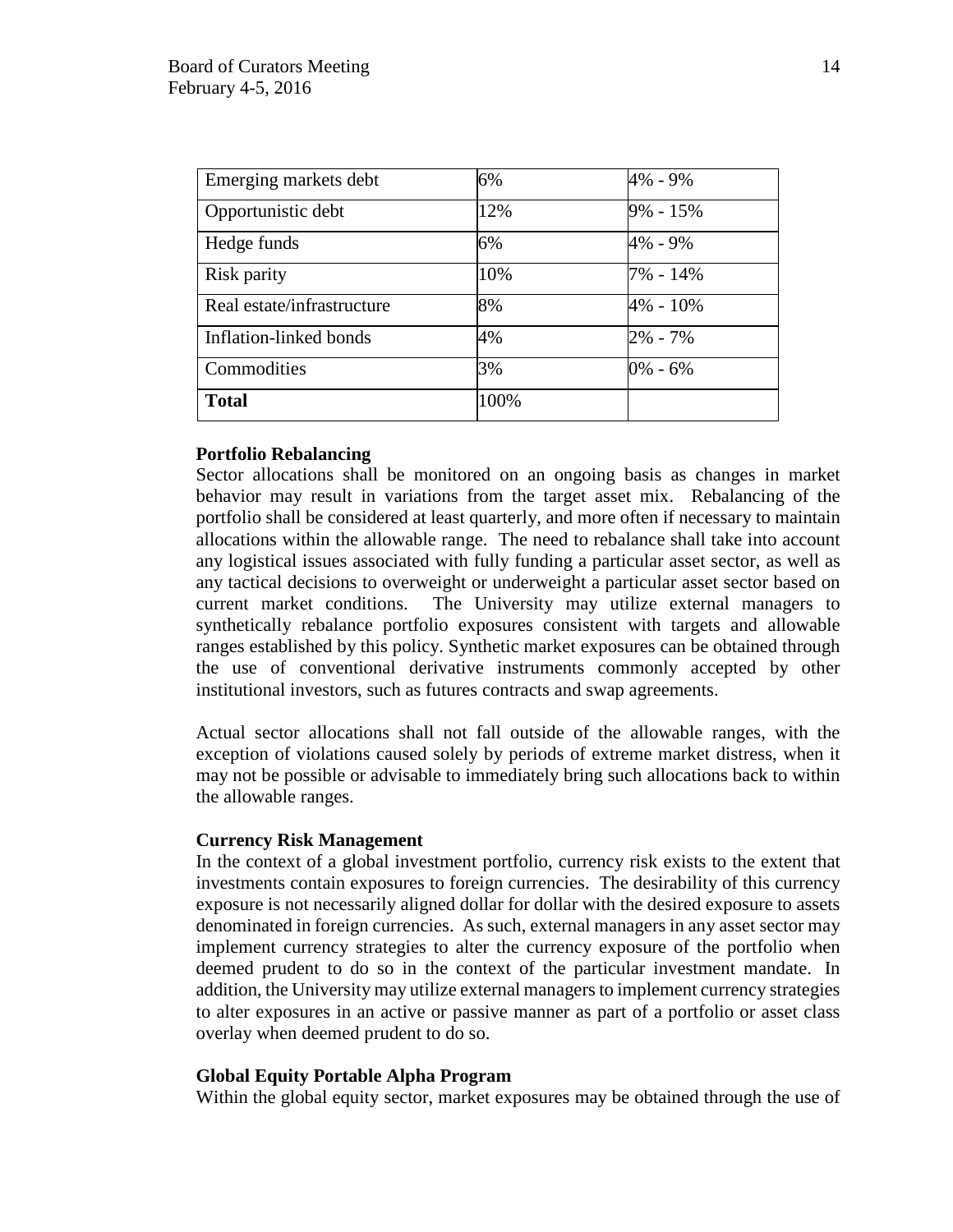passive investment vehicles, traditional long-only active management, active long/short strategies and conventional derivative instruments commonly accepted by other institutional investors, such as futures contracts and swap agreements. Equity market exposure obtained through active long/short strategies and derivative instruments shall not exceed 15% and 35% of the total global equity allocation, respectively.

To the extent that equity market exposure is obtained using derivative instruments, a portion of the underlying cash and cash equivalent balances may be managed in an active fashion by external managers as an additional tool to add excess returns above the global equity benchmark. To maximize the probability of consistently positive returns within the portable alpha portfolio, appropriate alpha strategies should exhibit low correlations to one another, and manage effective equity market beta to target levels. The allowable range of the portable alpha portfolio shall be 0-10% of the total Retirement Fund.

The Global Equity Portable Alpha Program shall be managed in accordance with prudent risk management practices established by the Treasurer, Vice President for Finance, and Investment Consultant. Such risk management practices shall include a requirement to maintain appropriate levels of margin collateral. Derivative instruments and associated cash and cash equivalent balances shall be managed by an external investment firm with appropriate expertise, experience and depth of resources.

- E. **Other** The Board of Curators delegates to the President of the University the following responsibilities with respect to the Plan:
	- 1. Recommend contributions to the Plan.
	- 2. Recommend annuity, mortality and other tables as may be useful in actuarial determination.
	- 3. Recommend actuarial valuations made by experts retained for that purpose.
	- 4. Maintain data necessary for actuarial valuations of the assets of the Plan.
	- 5. Maintain accurate records for the Plan.

# **Compensation and Human Resources Committee**

Chairman Phillips provided time for discussion of committee business.

# Information

1. Retiree Insurance Benefits (slides and information on file)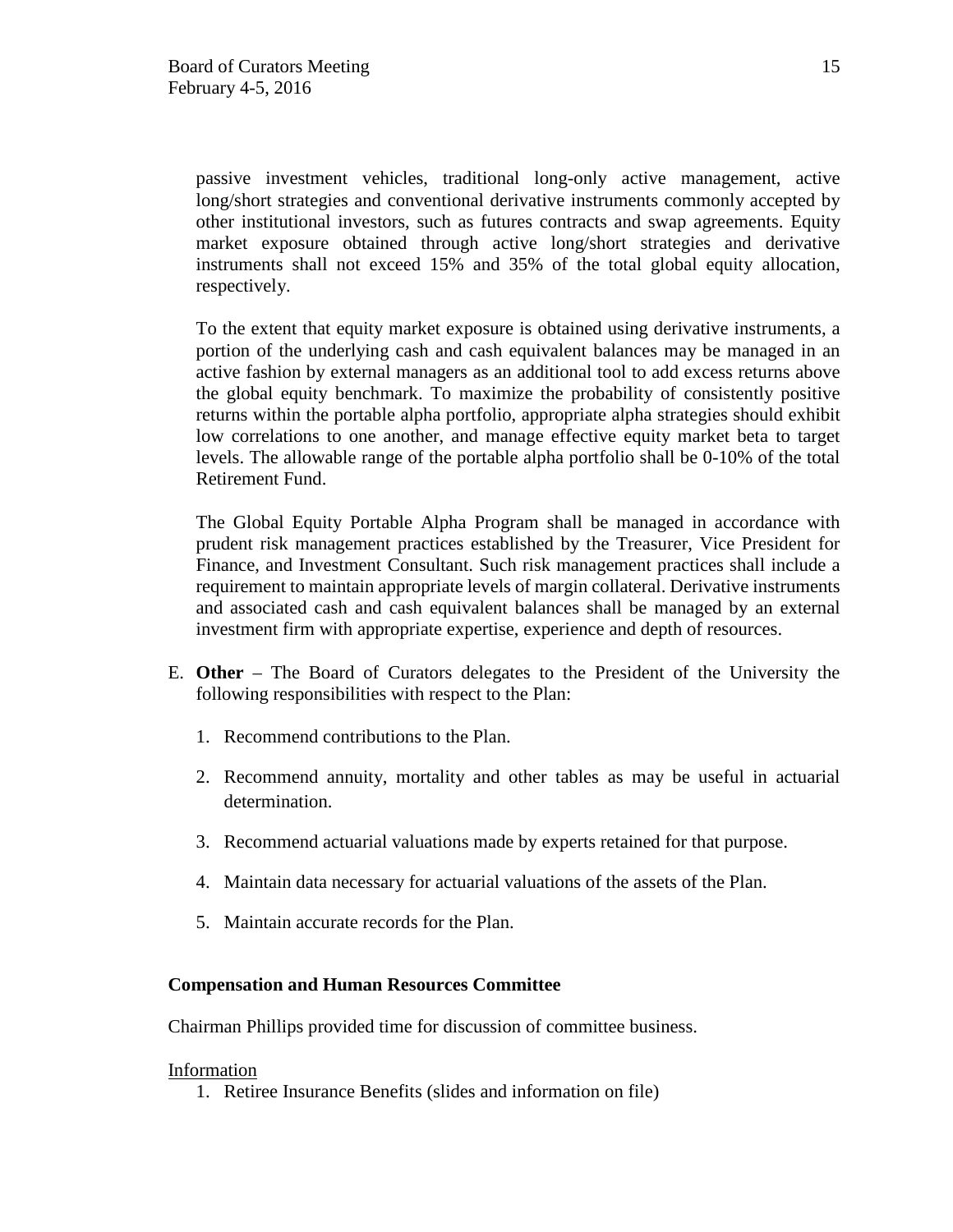- 2. Total Rewards Annual Update (slides and information on file)
- 3. Presidential Search Update (information on file)

Presidential Search Committee Composition and Nomination Process – presented by Curator Phillips (information on file)

It was moved by Curator Phillips and seconded by Curator Graham, that the composition of the search committee for the new President of the University of Missouri System include individual members of the Board of Curators, the Student Representative to the Board of Curators, and four additional members to be nominated and selected as follows:

- 1. Student Representative: The Intercampus Student Council will submit nominations, after consulting with each campus student council, for a representative from each campus. The Board of Curators Executive Committee will recommend to the full board a member to represent this constituency.
- 2. Faculty Representatives: The Intercampus Faculty Council will submit nominations, after consulting with each campus faculty council, for a representative from each campus. The Board of Curators Executive Committee will recommend to the full board two members to represent this constituency.
- 3. Staff Representative: The Intercampus Staff Council will submit nominations, after consulting with each campus staff council, for a representative from each campus. The Board of Curators Executive Committee will recommend to the full board a member to represent this constituency.

Nominations will be representative of the campuses and diverse in nature. Final composition of the committee is under the sole discretion of the Board, therefore, the Board reserves the right to request additional nominations.

Roll call vote of the Full Board:

Curator Cupps voted yes. Curator Graham voted yes. Curator Henrickson voted yes. Curator Phillips voted yes. Curator Snowden voted yes. Curator Steelman voted yes.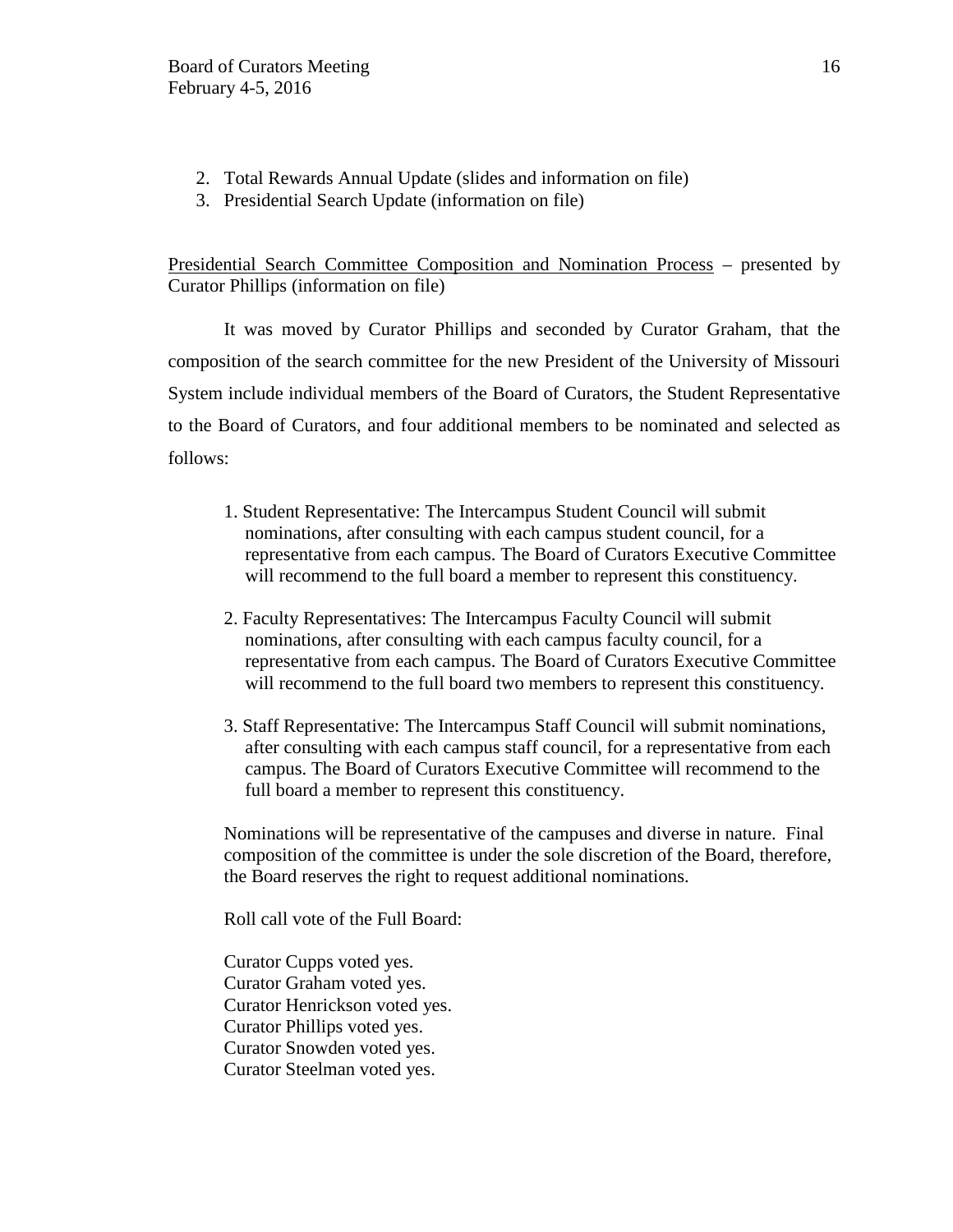The motion carried.

# **Academic, Student and External Affairs Committee**

Chairman Snowden provided time for discussion of committee business.

Information

1. University Relations Report (slides on file)

# **Audit Committee**

Chairman Graham provided time for discussion of committee business.

Information

- 1. Internal Audit and Consulting Quarterly Report, UM (information and slides on file)
- 2. Ethics and Compliance Hotline, Annual Report 2015, UM (information and slides on file)

Engagement of Independent Auditors and Related Fees, UM – presented by Vice President Burnett (information on file)

It was recommended by Vice President Burnett, endorsed by Interim President

Middleton, recommended by the Audit Committee, moved by Curator Phillips, seconded

by Curator Cupps, that the following action be approved:

that the Vice President for Finance be authorized to employ the firm of BKD LLP to provide audit services to the University of Missouri for fiscal year ending June 30, 2016 for fees of \$641,000.

Roll call vote of the full Board:

Curator Cupps voted yes.

Curator Graham voted yes.

Curator Henrickson voted yes.

Curator Phillips voted yes.

Curator Snowden was absent for vote.

Curator Steelman voted yes.

The motion carried.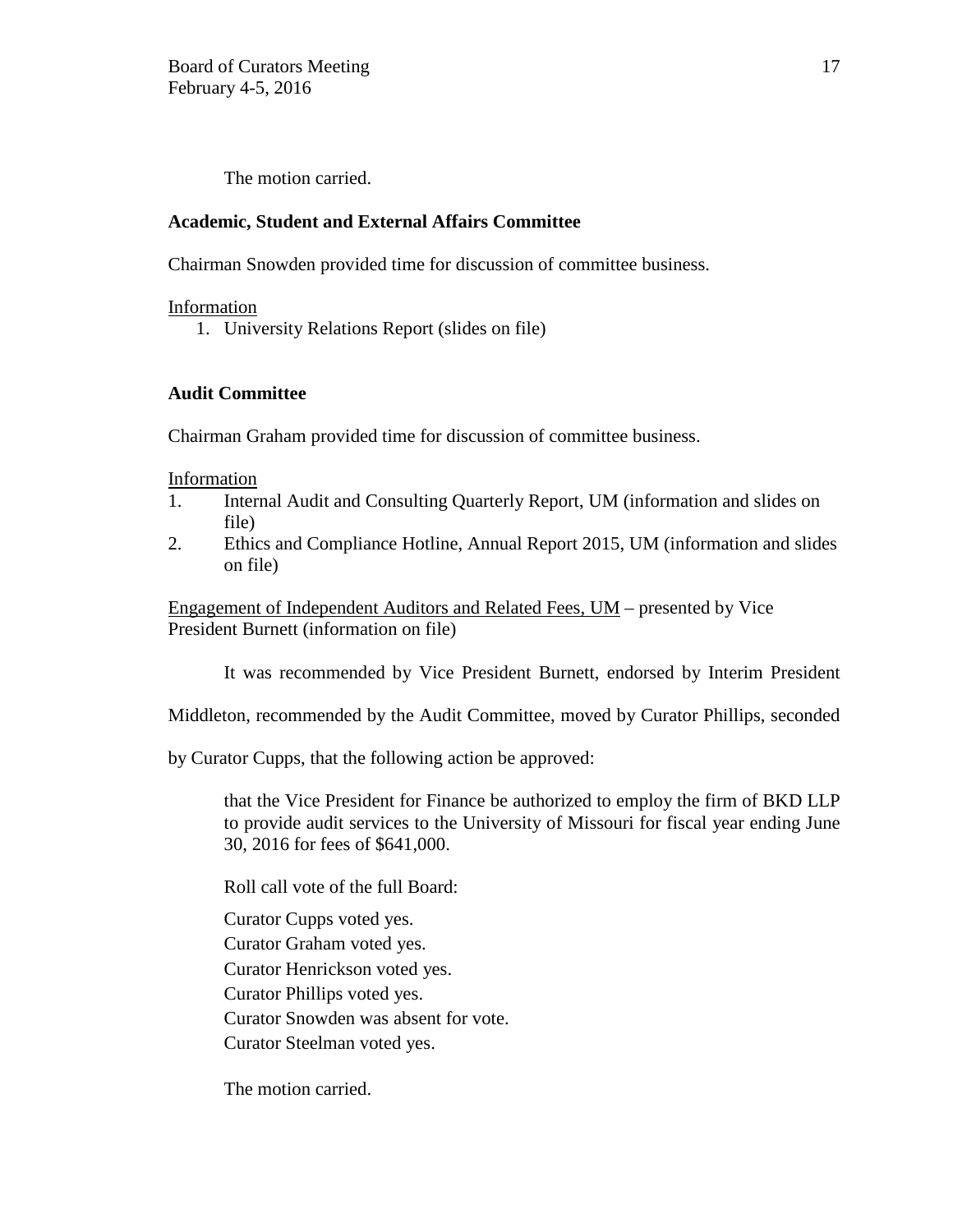The public session of the Board of Curators meeting recessed at 3:55 P.M.

### **Board of Curators Meeting – Executive Session**

A meeting of the University of Missouri Board of Curators was reconvened in executive session at 4:07 P.M., on Thursday, February 4, 2016, in Donrey Media Room 211 of the Reynolds Alumni Center on the University of Missouri campus, Columbia, Missouri, pursuant to public notice given of said meeting. Curator Pamela Q. Henrickson, Chair of the Board of Curators, presided over the meeting.

Present

The Honorable Donald L. Cupps The Honorable Maurice B. Graham The Honorable Pamela Q. Henrickson The Honorable John R. Phillips The Honorable Phillip H. Snowden The Honorable David L. Steelman

Also Present

Mr. Michael A. Middleton, Interim President Mr. Stephen J. Owens, General Counsel Ms. Cindy S. Harmon, Secretary of the Board of Curators Miss Tracy Mulderig, Student Representative to the Board of Curators

# **Audit Committee – Executive Session**

Chief Audit Executive Rapp and Vice President Burnett joined the meeting.

UMKC Ethics and Compliance Hotline Call Report – presented by Chief Audit Executive Rapp and Vice President Burnett.

No action taken by the Board.

Chief Audit Executive Rapp excused himself from the meeting.

### **General Business**

<sup>270</sup>Property Purchase, Missouri S&T – this item is excluded from the minutes and may be given public notice upon completion.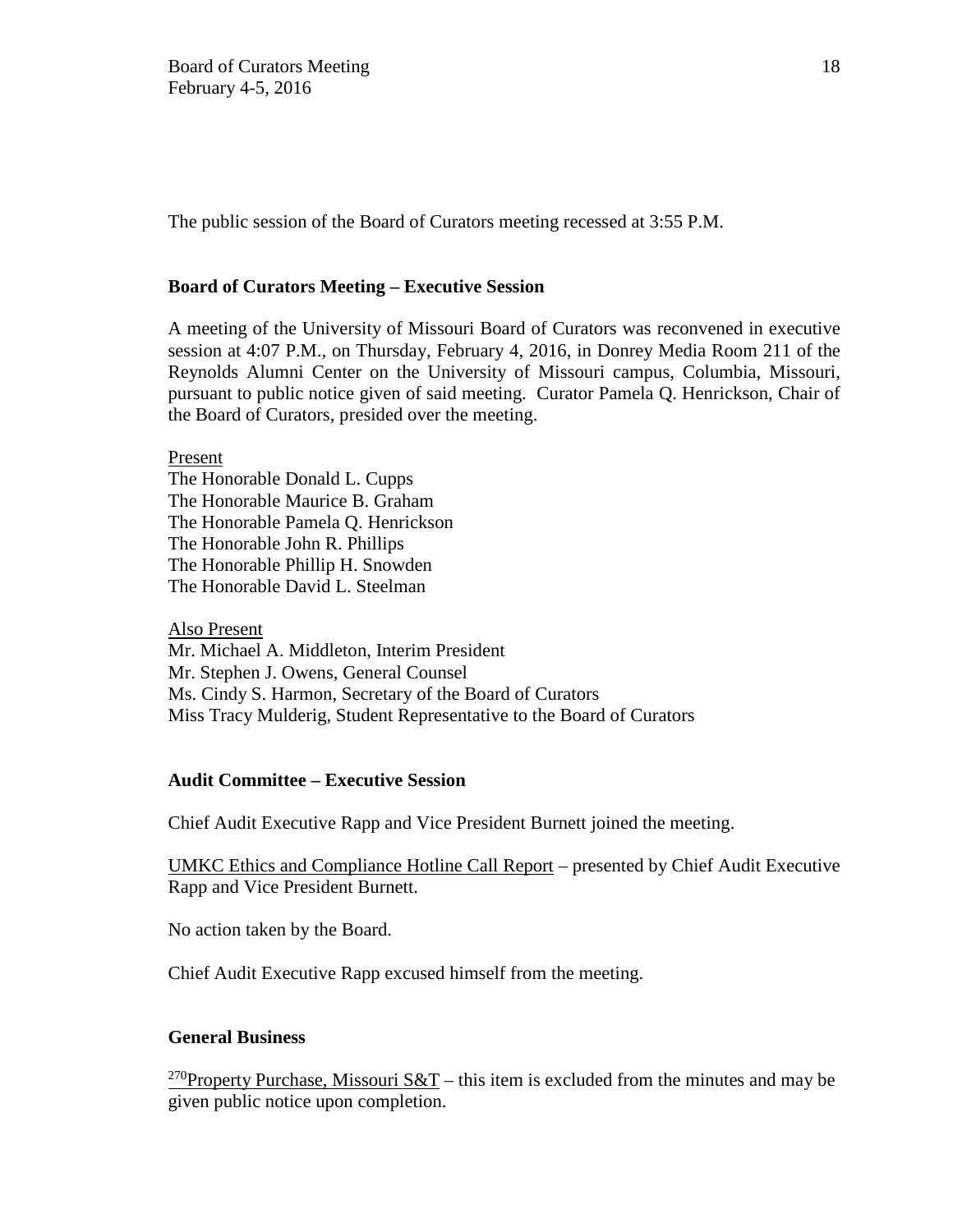Report on property and contracts – presented by Vice President Burnett and General Counsel Owens.

No action taken by the Board.

Curators' Professor Emeritus: Barbara Reys, MU – presented by Senior Associate Vice President Graham (information on file)

It was recommended by Interim Chancellor Henry C. Foley, endorsed by Interim

President Michael A. Middleton, recommended by the Academic, Student and External

Affairs Committee, moved by Curator Snowden, and seconded by Curator Graham, that

the following action be approved:

that upon the recommendation of Interim Chancellor Henry C. Foley it is recommended that Professor Barbara Reys be named to the position University of Missouri Curators' Professor Emeritus, effective January 1, 2016.

The complete nomination record is on file in the Academic Affairs office

Roll call vote of Board:

Curator Cupps voted yes. Curator Graham voted yes. Curator Henrickson voted yes. Curator Phillips voted yes. Curator Snowden voted yes. Curator Steelman voted yes.

The motion carried.

Interim Chancellor Foley and Vice Chancellor Williamson join the meeting.

President's Report on Personnel and Contracts – presented by Interim President Middleton.

No action taken by the Board.

The Board of Curators meeting recessed at 6:00 p.m.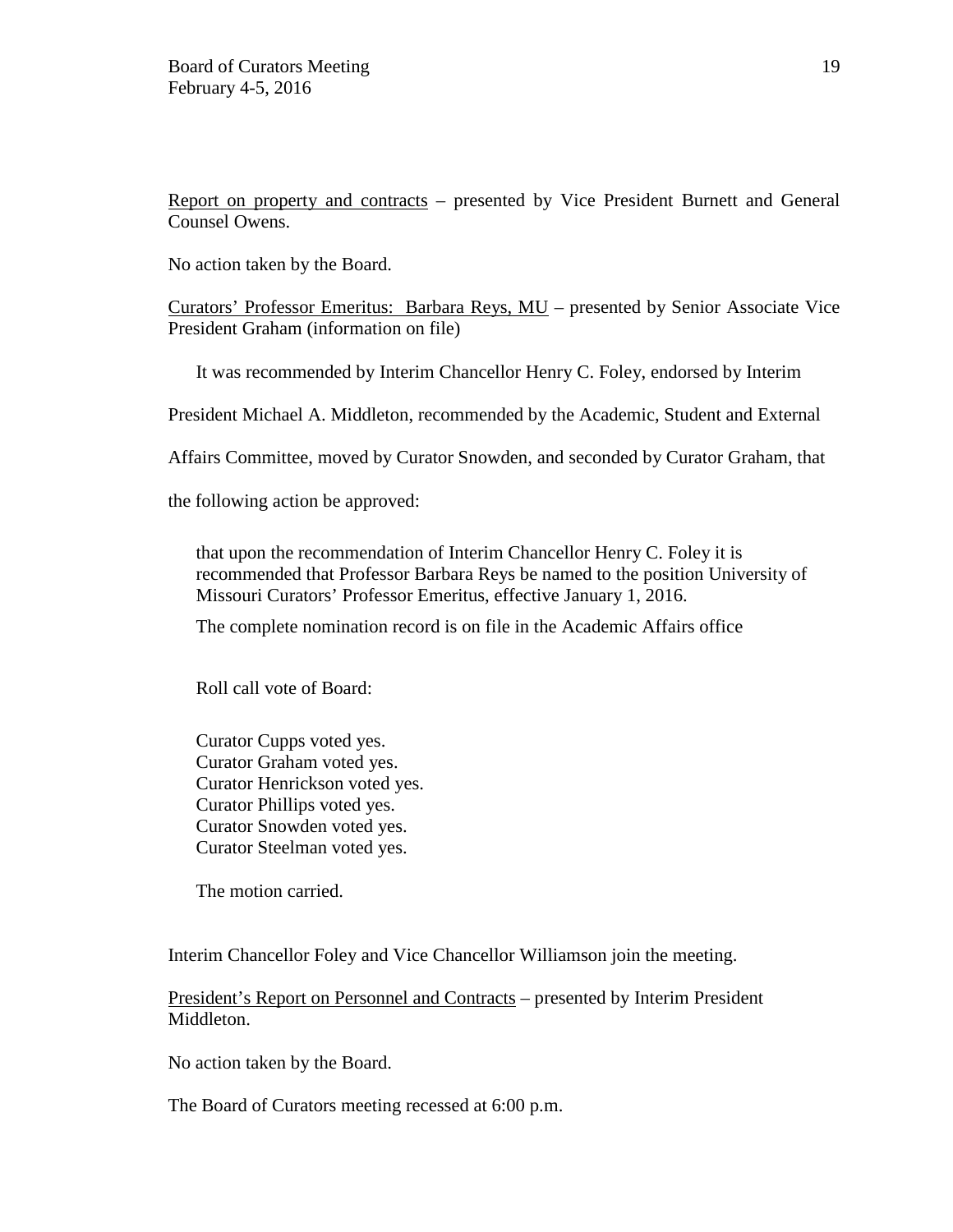|                         | Reception and Dinner by Invitation for the Board of Curators, President and            |
|-------------------------|----------------------------------------------------------------------------------------|
| <b>General Officers</b> |                                                                                        |
| $6:30 - 8:30$ P.M.      |                                                                                        |
|                         | Thursday, February 4, 2016                                                             |
| Hosted by:              | Interim Chancellor Foley and Dr. Foley                                                 |
| Topic:                  | Focus on Health Care by Improving Lives through Research, Teaching<br>and Patient Care |
| Presenter:              | Mr. Mitch Wasden                                                                       |
| Location:               | South Providence Medical Park Building, 551 E. Southampton Drive,                      |
|                         | Columbia, Missouri 65201                                                               |

# **BOARD OF CURATORS MEETING – PUBLIC SESSION**

# **MU Faculty Council Breakfast and Presentation with the Board of Curators**

 $8:00 - 8:45$  A.M.

Friday, February 5, 2016

Topic: Recognition of Outstanding MU Students

Presenters: Anurag Chandran, Samantha Franks and Bianca Zachary

Location: Columns Room 208 A&B, Reynolds Alumni Center

A meeting of the University of Missouri Board of Curators reconvened in public session at 9:10 A.M., on Friday, February 5, 2016, in Columns Room 208 C,D and E of the Reynolds Alumni Center on the University of Missouri campus, Columbia, Missouri, pursuant to public notice given of said meeting. Curator Pamela Q. Henrickson, Chair of the Board of Curators, presided over the meeting.

Present

The Honorable Donald L. Cupps The Honorable Maurice B. Graham The Honorable Pamela Q. Henrickson The Honorable John R. Phillips The Honorable Phillip H. Snowden The Honorable David L. Steelman

Also Present

Mr. Michael A. Middleton, Interim President Mr. Stephen J. Owens, General Counsel Ms. Cindy Harmon, Secretary of the Board of Curators Miss Tracy H. Mulderig, Student Representative to the Board of Curators Dr. Gary K. Allen, Vice President for Information Technology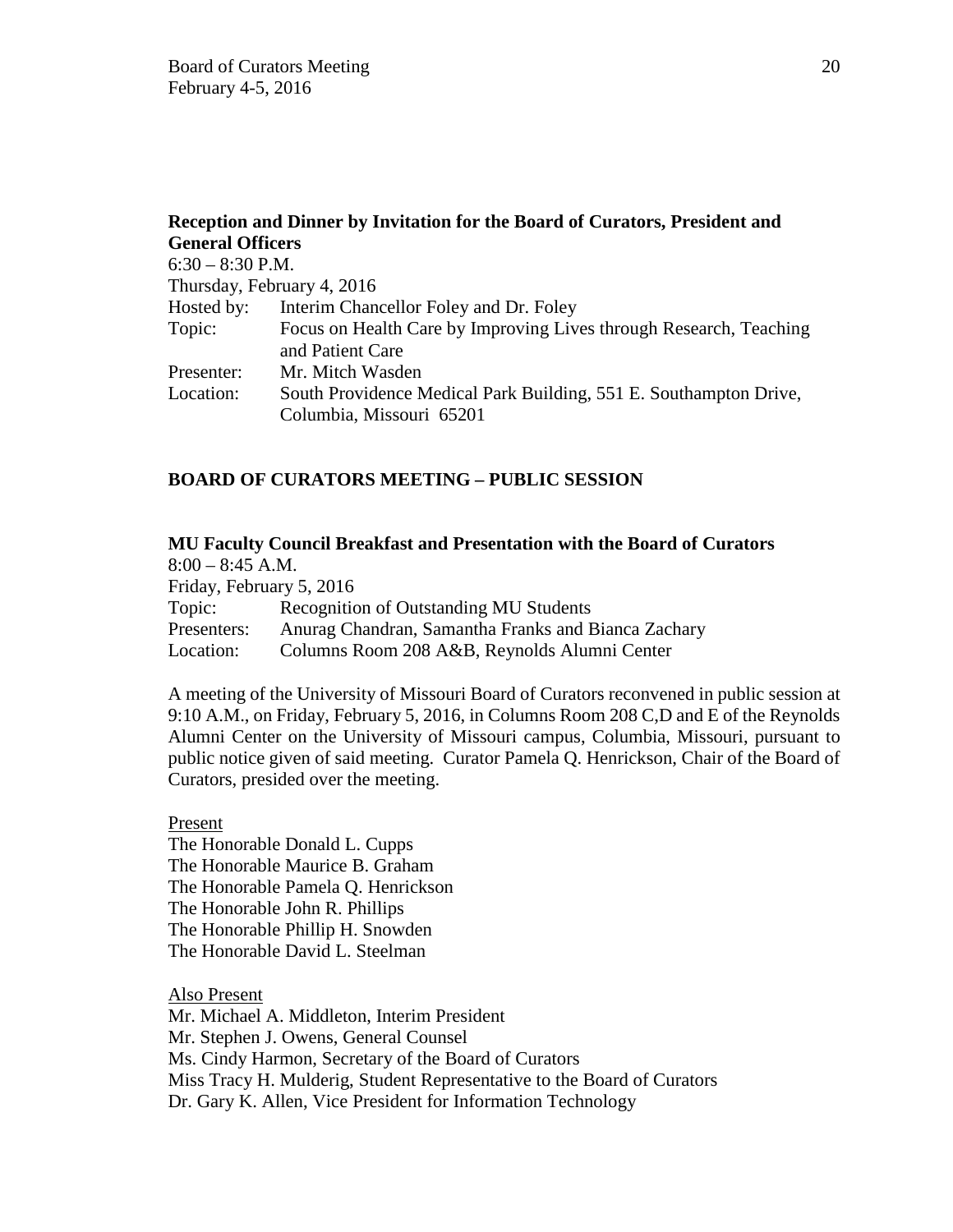- Dr. Brian D. Burnett, Vice President for Finance
- Dr. Henry "Hank" Foley, Interim Chancellor for University of Missouri-Columbia
- Dr. Thomas F. George, Chancellor for University of Missouri-St. Louis
- Mr. Stephen C. Knorr, Vice President for University Relations
- Mr. Leo E. Morton, Chancellor for University of Missouri-Kansas City
- Dr. Cheryl B. Schrader, Chancellor for Missouri University of Science and Technology
- Dr. Robert W. Schwartz, Interim Vice President for Academic Affairs, Research and Economic Development
- Ms. Kelley Stuck, Interim Vice President for Human Resources
- Ms. Zora Z. Mulligan, Chief of Staff, UM System
- Mr. John Fougere, Chief Communications Officer, UM System
- Media representatives

### **General Business**

Board Chair Report – A student panel presented information regarding a culture of respect and was facilitated by Chuck Henson. The student panelists included Kelcea Barnes, Timothy Love, Sean Joy and Jasmine Morgan.

University of Missouri System President's Report – presented by Interim President Middleton

Interim President Middleton presented a status update of diversity, inclusion and equity initiatives that were outlined on November 9, 2015 by the Board of Curators and progress at the capitol in Jefferson City and at the federal level.

#### **Consent Agenda**

It was endorsed by Interim President Middleton, moved by Curator Cupps and seconded by Curator Graham, that the following items be approved by consent agenda:

### **CONSENT AGENDA**

- 1. Minutes, November 9, 2015 Board of Curators Special Meeting
- 2. Minutes, November 11, 2015 Board of Curators Special Meeting
- 3. Minutes, November 20, 2015 Board of Curators Special Meeting
- 4. Minutes, December 10-11, 2015 Board of Curators Meeting
- 5. Minutes, December 10-11, 2015 Board of Curators Committee Meetings
- 6. Minutes, December 22, 2015 Board of Curators Special Meeting
- 7. Minutes, January 13, 2016 Board of Curators Special Meeting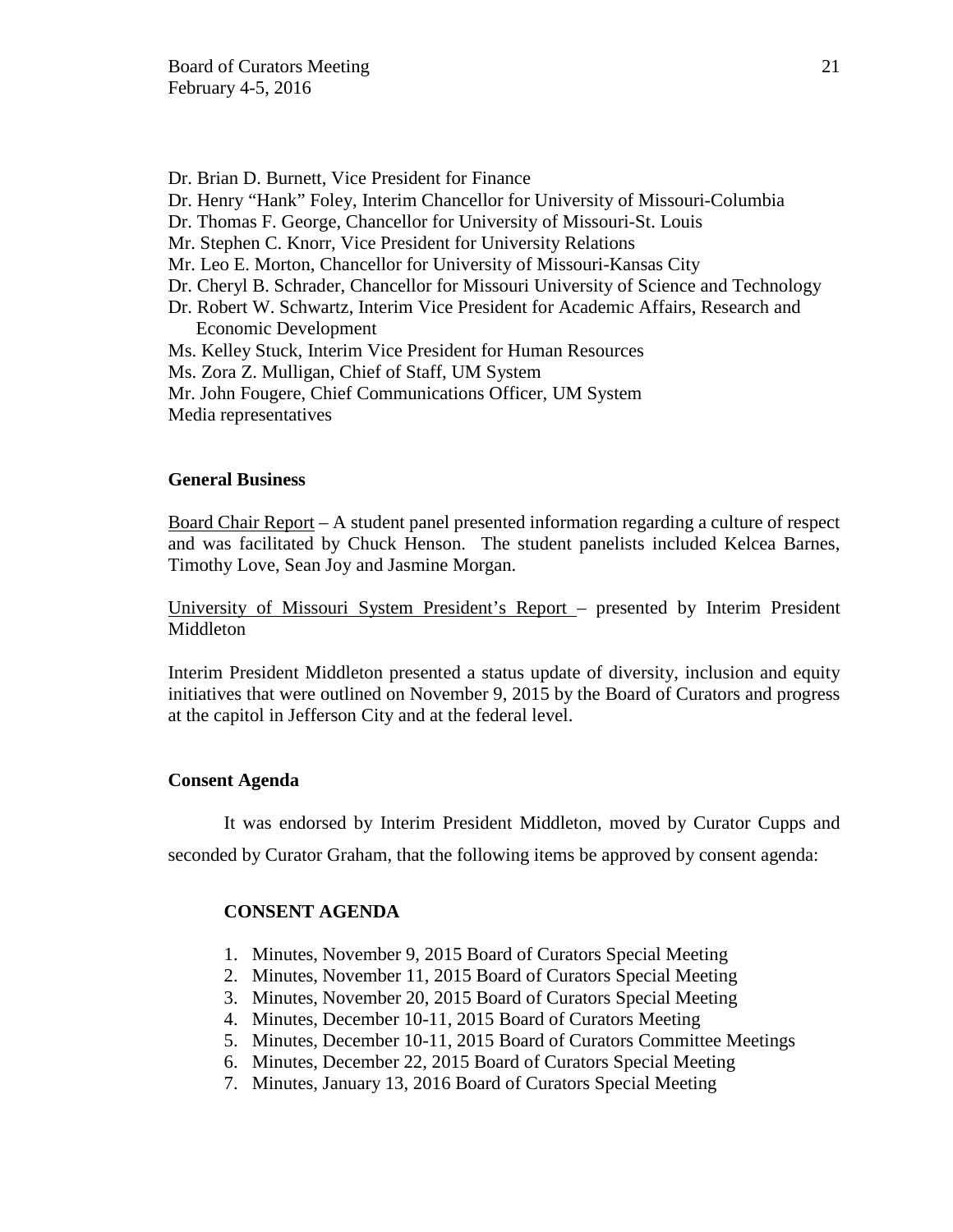- 8. Approval of Spinal Cord Injuries and Congenital or Acquired Disease Processes Research Program Proposals
- 9. Sole Source: CareAware MultiMedia (CAMM) Software Solution, UMHC

Roll call vote of the full Board:

Curator Cupps voted yes. Curator Graham voted yes. Curator Henrickson voted yes. Curator Phillips voted yes. Curator Snowden voted yes. Curator Steelman voted yes.

The motion carried.

- 1. Minutes, November 9, 2015 Board of Curators Special Meeting as provided to the curators for review and approval.
- 2. Minutes, November 11, 2015 Board of Curators Special Meeting as provided to the curators for review and approval.
- 3. Minutes, November 20, 2015 Board of Curators Special Meeting as provided to the curators for review and approval.
- 4. Minutes, December 10-11, 2015 Board of Curators Meeting as provided to the curators for review and approval.
- 5. Minutes, December 10-11, 2015 Board of Curators Committee Meetings as provided to the curators for review and approval.
- 6. Minutes, December 22, 2015 Board of Curators Special Meeting as provided to the curators for review and approval.
- 7. Minutes, January 13, 2016 Board of Curators Special Meeting as provided to the curators for review and approval.
- 8. Approval of Spinal Cord Injuries and Congenital or Acquired Disease Processes Research Program Proposals as presented:

PROPOSAL RECOMMENDED FOR FUNDING - 2016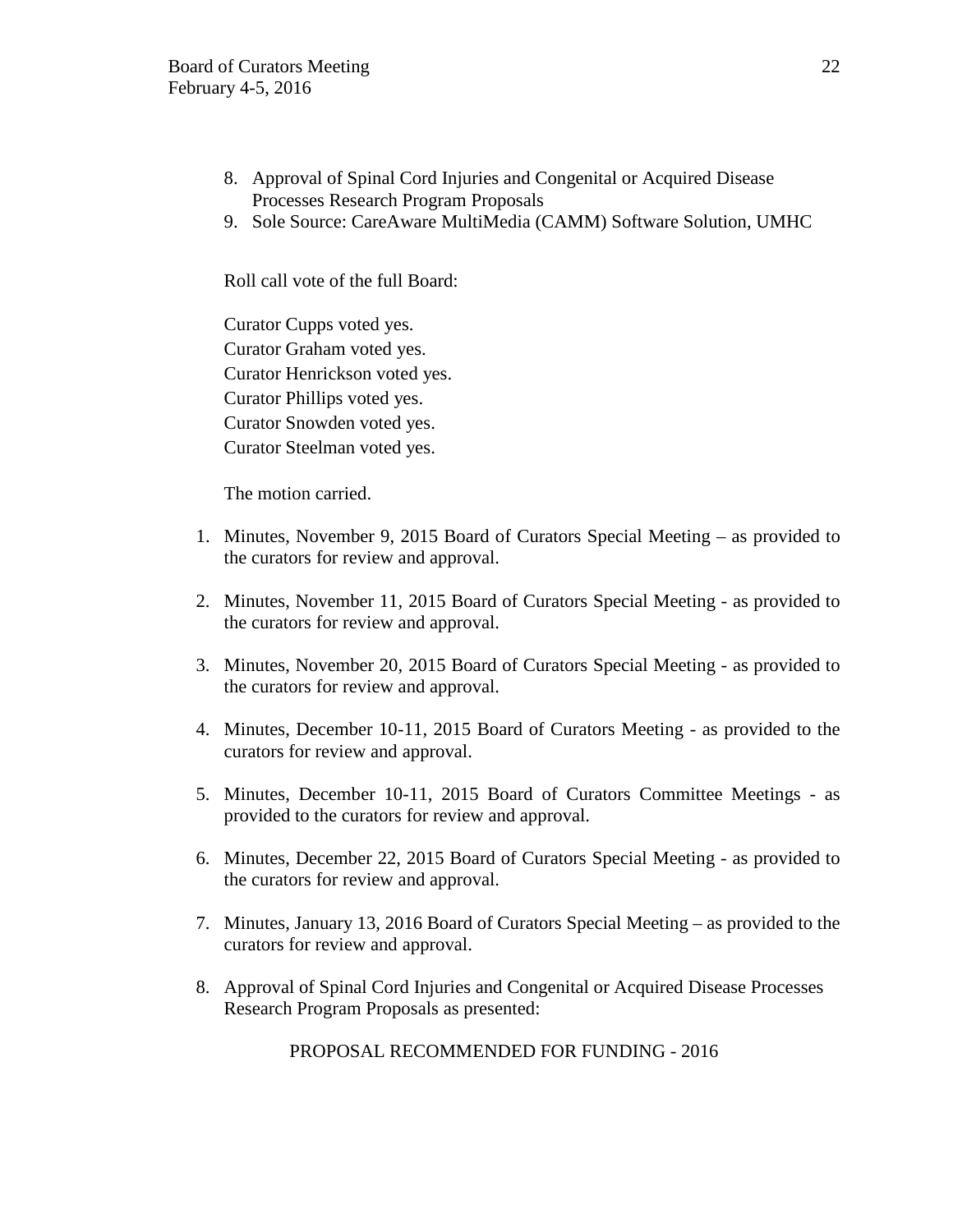I. Using acute intermittent hypoxia to stimulate axon regeneration in the injured spinal cord

> Valeria Cavalli Associate Professor Washington University in St. Louis

> > Total funding recommended \$322,898

II. Gene Discovery in Syringomyelia and Chairi I Malformation Morphology

Christina Gurnett Assistant Professor Washington University in St. Louis

Total funding recommended \$498,676

III. Generation of Human Spinal Cord Motor Neurons By MicroRNA-Mediated Direct Conversion of Fibroblasts

> Andrew Yoo Associate Professor Washington University in St. Louis

> > Total funding recommended \$498,817

9. Sole Source: CareAware MultiMedia (CAMM) Software Solution, UMHC

That the University of Missouri Health Care (UMHC) be authorized to purchase a CareAware MultiMedia (CAMM) Archival System and SkyVue Image Viewer from Cerner Corporation at a total cost of \$1,102,000.

Funding is as follows: University Hospital Information H2790-739800 \$1,102,000 Technology Software & Support Operating Accounts

University of Missouri Strategic Plan Highlights – presented by Interim Chancellor Foley (slides on file)

Resolution, Jack W. Watring, Retired MU/UM System Police Chief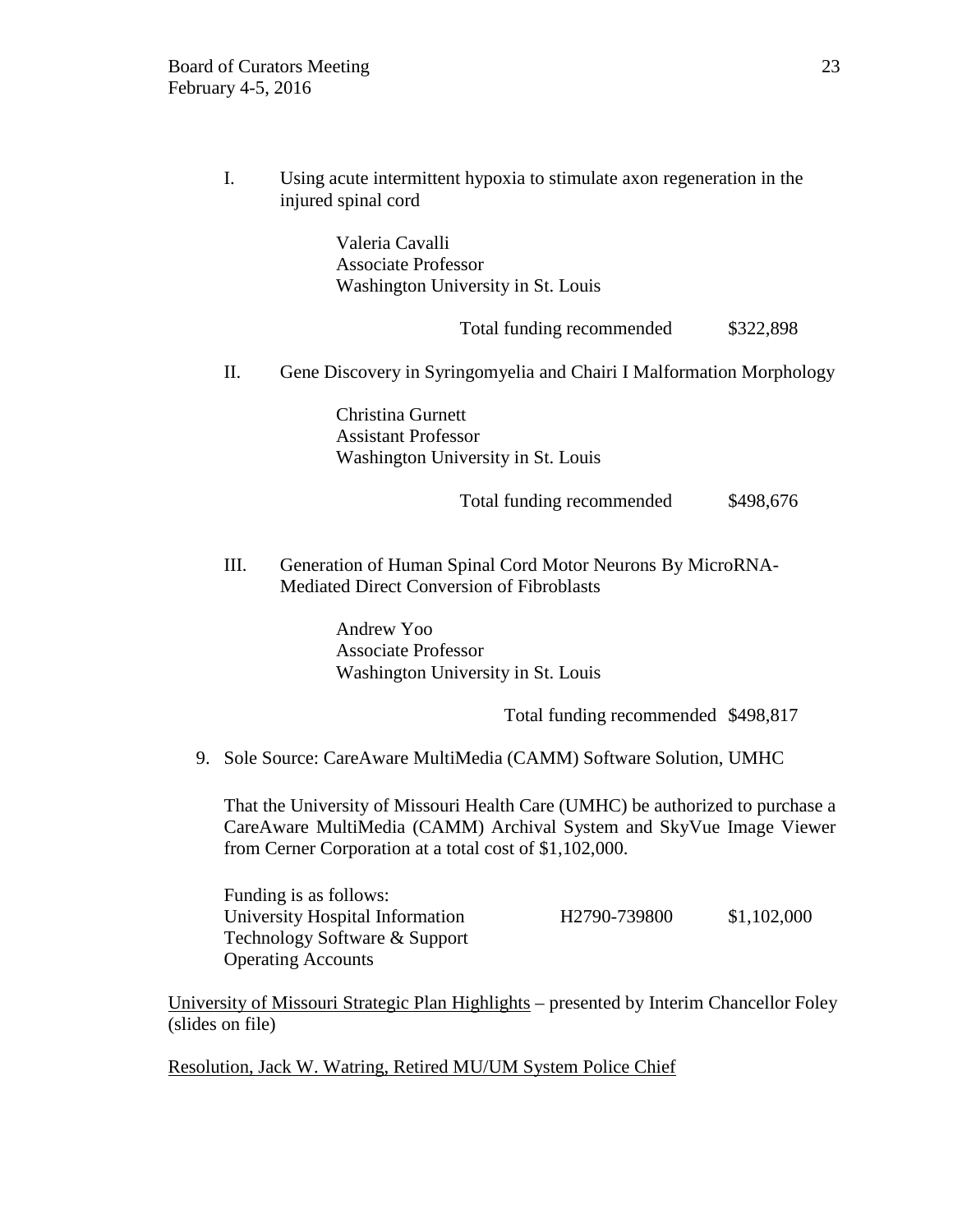It was endorsed by Interim President Middleton, recommended by Chair Henrickson, moved by Curator Graham and seconded by Curator Steelman, that the following resolution recognizing the dedicated service of Chief Jack Watring to the University of Missouri be approved:

#### RESOLUTION

**WHEREAS,** the Members of the University of Missouri Board of Curators are proud to applaud the achievements of an individual who has long distinguished himself through his conscientious and dedicated service to the University of Missouri: Chief Jack Watring of the University of Missouri Police Department; and

**WHEREAS**, after serving his country as an active member of the U.S. Navy during the Vietnam War and serving the State of Missouri as a Missouri State Highway Patrol Trooper, Chief Watring embarked on his career with the University in 1971, graduating from the first University of Missouri Police Academy; and

**WHEREAS**, after serving as an officer, sergeant, shift captain, major and associate director, Chief Watring took over interim command of MUPD in 2003 and was appointed chief of the University of Missouri Police Department in 2004; and

**WHEREAS**, during the course of his career, MUPD was the first university police department to achieve and has successfully maintained accreditation through the Commission on Accreditation for Law Enforcement Agencies, Inc., achieving its highest "Gold Standard" award and demonstrating MUPD's commitment to professionalism, stewardship, integrity, diversity, objectivity, knowledge, accountability and collaboration; and

**WHEREAS**, under his able leadership, MUPD achieved and has maintained separate accreditation through the International Association of Campus Law Enforcement Administrators, demonstrating its adherence to the highest professional standards for campus law enforcement and protective services; and

**WHEREAS**, throughout his career Chief Watring has achieved a number of distinctions, including completion of both the FBI National Academy and the Northwestern School of Staff and Command; and, in 1993, he was honored by the MU Staff Advisory Council with the Mick Deaver Memorial Award; and

**WHEREAS**, he has served as a member of numerous professional organizations and committees, including International Association of Campus Law Enforcement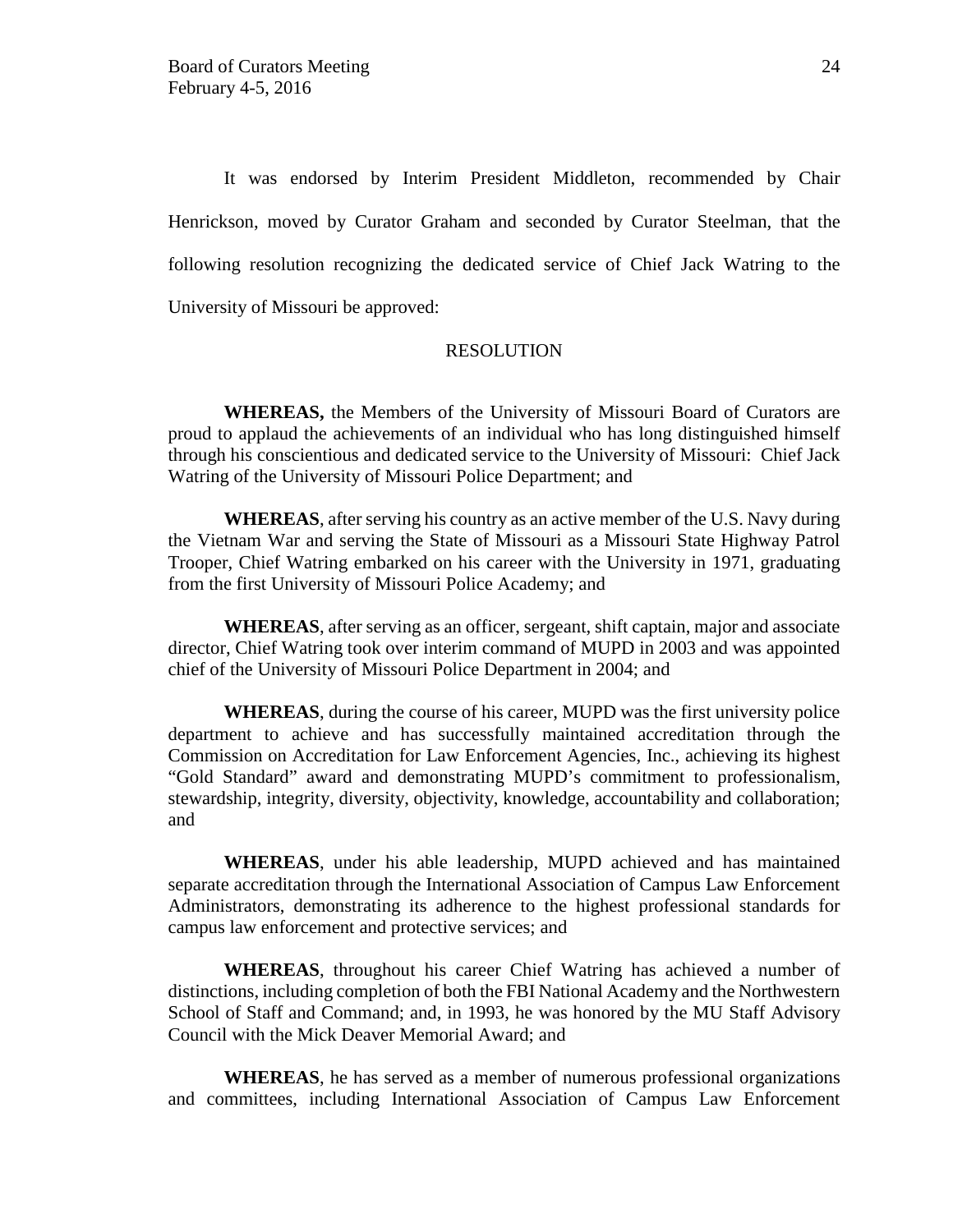Administrators, International Association of Police Chiefs, Missouri Police Chiefs Association, Mid Missouri Major Case Squad, and Boone County Disaster Preparedness Board; and

**WHEREAS**, he has dedicated his entire career to serving and protecting Mizzou's students, faculty, staff, retirees, alumni, and visitors, partnering with members of the Mizzou family to provide a safe environment and peaceful quality of life on campus; and

**WHEREAS**, Chief Watring has contributed invaluable and pioneering leadership, undying commitment, and tireless effort, and has remained an impressive and influential presence in the field of law enforcement throughout his career; and

**WHEREAS,** Chief Watring has traveled extensively around the state of Missouri providing security for countless Board of Curators dinners, award programs and meetings, spending endless hours waiting for them to adjourn, and always doing so with a smile; and

**WHEREAS,** Board Chair Pam Henrickson recalls Chief Watring's dedication to his important work, and appreciates his willingness to always make the safety of the board his priority; and

**WHEREAS**, Chief Watring retired from the University of Missouri on June 15, 2015, after 44 years of exemplary service; and

**WHEREAS**, he will have much more time to bass fish with the Ozark Mountain Anglers Club, win more tournaments and trophies, and tell more amazing fishing stories:

**NOW, THEREFORE, BE IT RESOLVED**, that the Board of Curators, on behalf of the students, faculty, staff and alumni of the University of Missouri System, and on behalf of the citizens of the State of Missouri, does hereby adopt this resolution in appreciation of the dedicated and devoted service of Chief Jack Watring; and

**BE IT FURTHER RESOLVED**, that the Secretary of the Board of Curators cause this resolution to be spread upon the minutes of this meeting and a duly inscribed copy thereof be furnished to Chief Jack Watring.

Roll call vote:

Curator Cupps voted yes. Curator Graham voted yes. Curator Henrickson voted yes. Curator Phillips voted yes. Curator Snowden voted yes. Curator Steelman voted yes.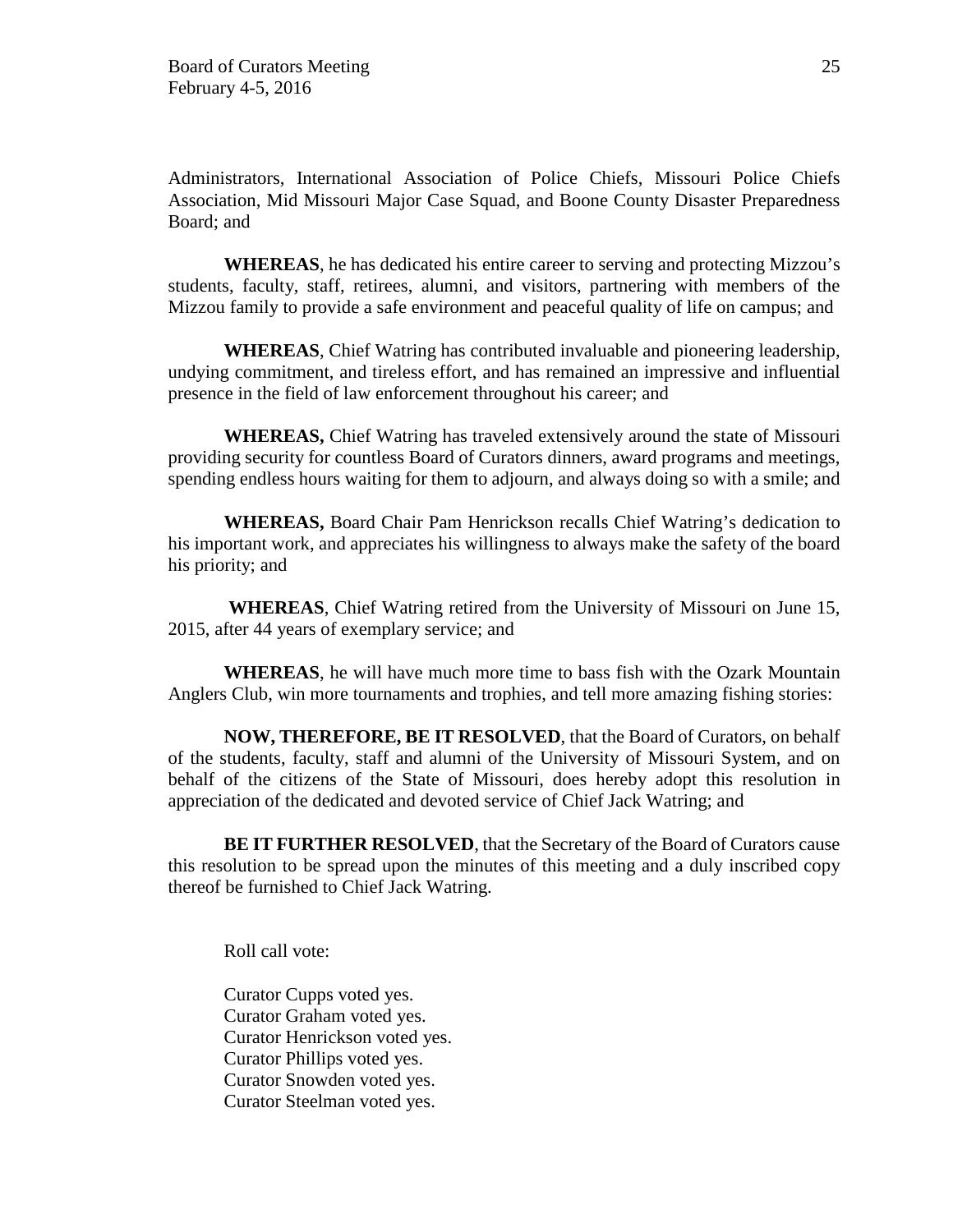The motion carried.

#### Good and Welfare

Draft April 14-15, 2016 Board of Curators meeting agenda – no discussion (on file)

It was moved by Curator Steelman and seconded by Curator Graham, that the

public session of the Board of Curators meeting, February 4-5, 2016, be adjourned.

Roll call vote:

Curator Cupps voted yes. Curator Graham voted yes. Curator Henrickson voted yes. Curator Phillips voted yes. Curator Snowden voted yes. Curator Steelman voted yes. The motion carried.

There being no other business to come before the Board of Curators, the public session meeting was adjourned at 11:36 A.M. on Friday, February 5, 2016.

### **Board of Curators Meeting – Executive Session**

A meeting of the University of Missouri Board of Curators was reconvened in executive session at 12:10 P.M., on Thursday, February 5, 2016, in Donrey Media Room 211 of the Reynolds Alumni Center on the University of Missouri campus, Columbia, Missouri, pursuant to public notice given of said meeting. Curator Pamela Q. Henrickson, Chair of the Board of Curators, presided over the meeting.

Present The Honorable Donald L. Cupps The Honorable Maurice B. Graham The Honorable Pamela Q. Henrickson The Honorable John R. Phillips The Honorable Phillip H. Snowden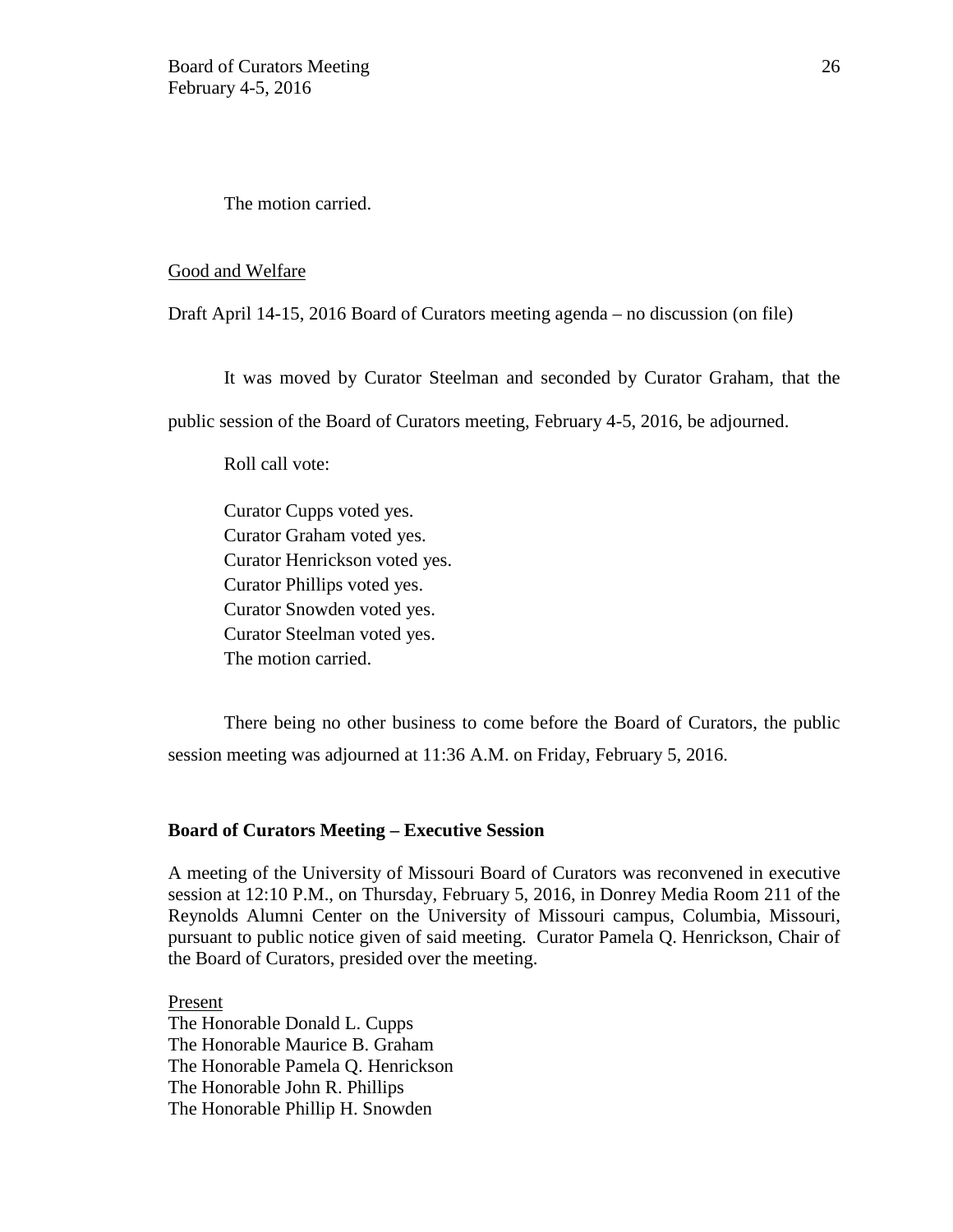Board of Curators Meeting 27 February 4-5, 2016

The Honorable David L. Steelman

Also Present Mr. Michael A. Middleton, Interim President Mr. Stephen J. Owens, General Counsel Ms. Cindy S. Harmon, Secretary of the Board of Curators Miss Tracy Mulderig, Student Representative to the Board of Curators

# **General Business**

President's Report on Personnel and Contracts – presented by Interim President Middleton.

Litigation Report – presented by General Counsel Owens.

No action taken by the Board.

It was moved by Curator Cupps and seconded by Curator Phillips, that the Board

of Curators meeting, February 4-5, 2016, be adjourned.

Roll call vote:

Curator Cupps voted yes. Curator Graham voted yes. Curator Henrickson voted yes. Curator Phillips voted yes. Curator Snowden voted yes. Curator Steelman voted yes.

The motion carried.

There being no other business to come before the Board of Curators, the Board meeting was adjourned at 1:39 P.M. on Friday, February 5, 2016.

Respectfully submitted,